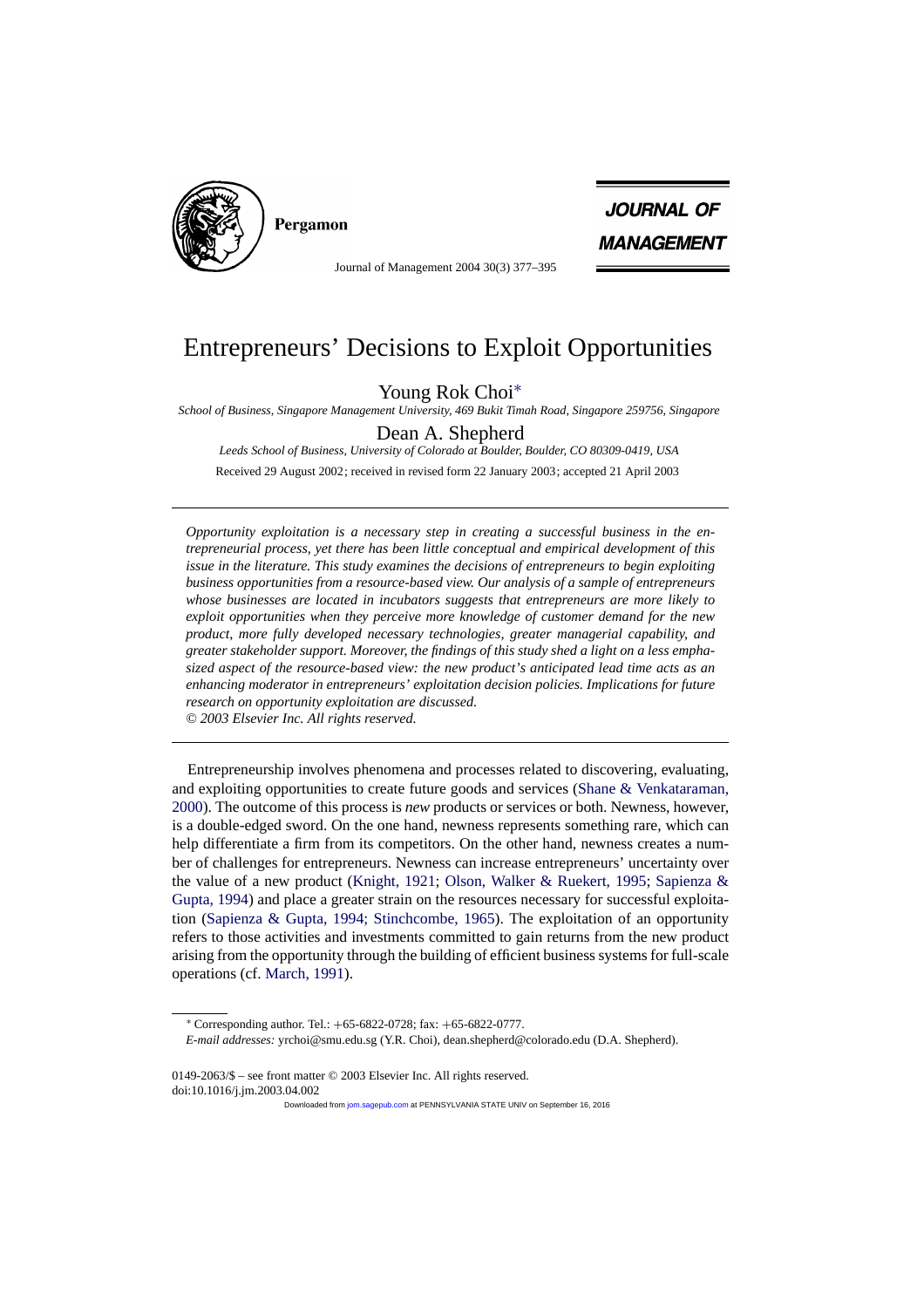Entrepreneurs can take time and gather information to reduce uncertainties and build the firm's resources and capabilities before making the decision to enter the market and exploit the opportunity. Alternatively, entrepreneurs can exploit the opportunity now to lengthen their lead time. Lead time refers to the period of monopoly for the first entrant prior to competitors entering the industry. Lengthening one's lead time can generate important performance benefits, including helping the firm strengthen its brand name ([Schmalensee,](#page-18-0) [1982\),](#page-18-0) broaden its product line [\(Robinson & Fornell, 1985\), a](#page-17-0)chieve cost advantages through experience effects [\(Abell & Hammond, 1979\), a](#page-15-0)nd maintain higher margins in the absence of price competition [\(Porter, 1985\).](#page-17-0) Therefore, entrepreneurs are faced with a difficult question: Should they exploit an opportunity now to maximize lead time or delay exploitation to reduce uncertainties, build management capabilities, and generate stakeholder support?

The decision of the "right" time to exploit opportunities is an important one in creating a successful business (see [Schoonhoven, Eisenhardt & Lyman, 1990](#page-18-0) for the importance of investment in full-scale operations to business success). Important entrepreneurial activities prior to exploitation include market research into potential customer demand [\(Chrisman &](#page-16-0) [McMullan, 2000\),](#page-16-0) further development and testing of technologies ([Manning, Birley &](#page-17-0) [Norburn, 1989;](#page-17-0) [Rice, 2002\),](#page-17-0) developing and building the management team ([Rice, 2002\),](#page-17-0) and generating stakeholder support (e.g., investors, government, employees, and the incubator manager; [Rice, 2002\).](#page-17-0) These activities provide entrepreneurs with resources needed for opportunity exploitation.

Although considerable scholarly attention has focused on the discovery and recognition of opportunities to bring into existence new products (e.g., [Busenitz & Barney, 1997;](#page-16-0) [Sarasvathy, Simon & Lave, 1998;](#page-18-0) [Shane, 2000; Shaver & Scott, 1991\)](#page-18-0), little research has focused on the decision to begin exploitation. We follow [Alvarez and Busenitz \(2001\)](#page-15-0) and utilize elements of the resource-based view to investigate entrepreneurs' decisions to exploit opportunities. [Alvarez and Busenitz \(2001\)](#page-15-0) propose that the resource-based view of the firm offers considerable potential to assist scholars in addressing entrepreneurship questions because resources represent an important level of analysis for investigating entrepreneurial phenomena (see also [Chrisman, Bauerschmidt & Hofer, 1998\).](#page-16-0)

The resource-based view suggests that a valuable new product (e.g., there is substantial customer demand for the new product) that is possessed by a firm with resources necessary for exploitation (such as access to enabling technologies, a capable management team, and stakeholder support) can generate a competitive advantage but that advantage will not be sustainable unless the new product is also inimitable ([Barney, 1991\).](#page-15-0) This view of the importance of inimitability is reflected in the entry strategy literature where protection from imitation is critical in developing first mover advantages. Protection from imitation lengthens a pioneer's *lead time*, allowing it to capitalize on first mover advantages ([Lieberman & Montgomery, 1988\).](#page-17-0) Given the importance of a lead time to the successful launch of new products and the likelihood that a deeper understanding of firm performance resides in uncovering the orchestrating themes and integrative mechanisms that ensure complementarity among a firm's various aspects ([Black & Boal,](#page-15-0) [1994; Inkpen & Choudhury, 1995; Miller, 1996](#page-15-0)), we empirically investigate the moderating role of perceived lead time in entrepreneurs' decisions to exploit opportunities using a conjoint experiment on a sample of entrepreneurs whose businesses are located in incubators.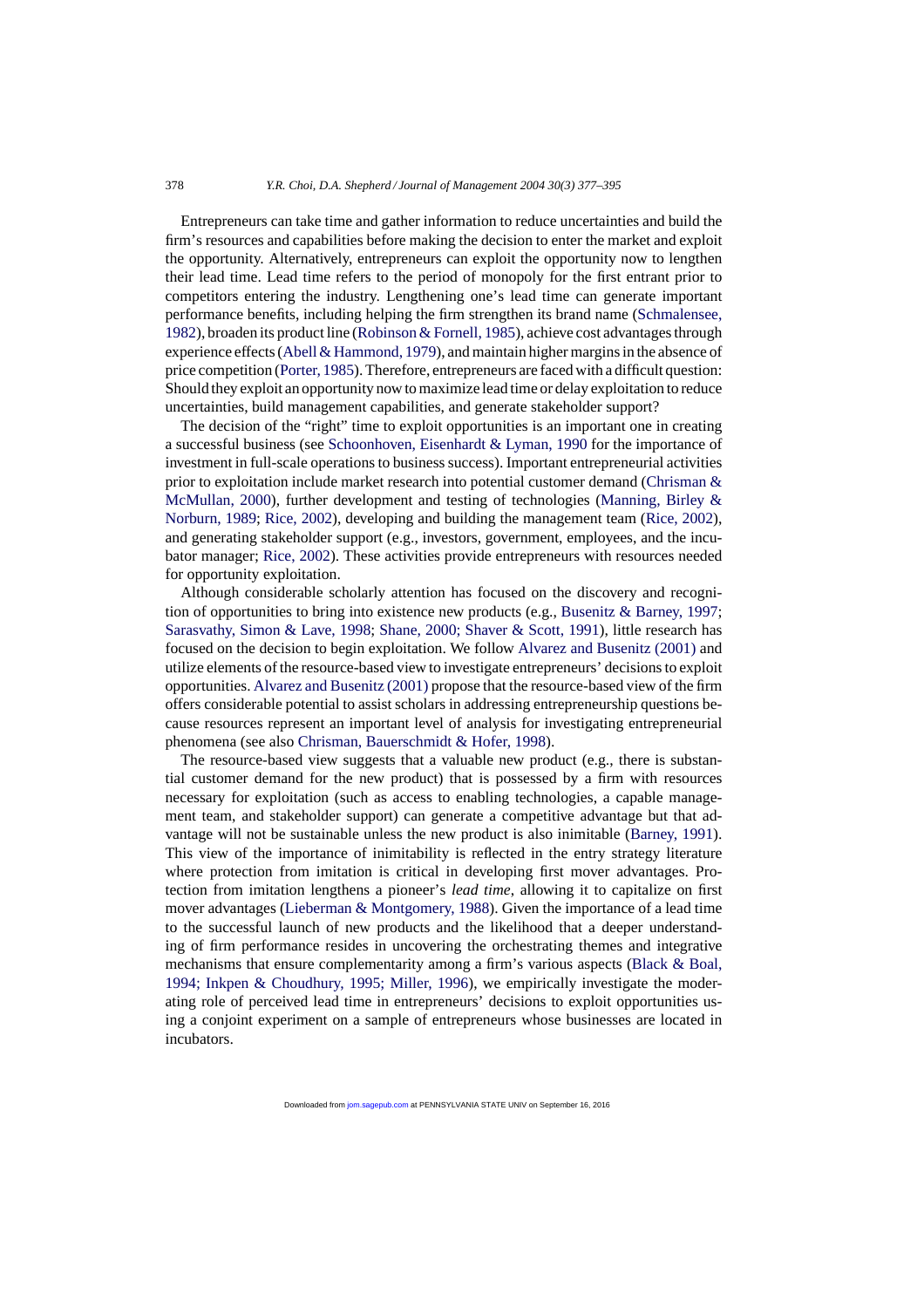This article makes a contribution to the entrepreneurship and strategy literatures by providing an experimental test of contingent relationships between some important elements of the resource-based view. This test is conducted in one of the less frequently studied aspects of entrepreneurship, namely, decisions to begin exploiting opportunities, and uses a sample of entrepreneurs whose businesses are located in business incubators. Given the importance of business incubators to most western economies, this topic has real world significance. For example, according to a national survey in the US, business incubators have created nearly 19,000 companies and more than 245,000 jobs ([University of Michigan, NBIA, Southern](#page-18-0) [Technology Council & Ohio University, 1997\).](#page-18-0) Moreover, this research makes a small, but important, contribution to the research stream investigating interrelationships between the elements of the resource-based view. This article's findings of interactions between the anticipated lead time for a new product and other resource attributes in the exploitation decision provide experimental evidence of the existence of resource complementarity in the application of resources.

This article proceeds as follows. First, based upon the literatures of entry strategy and the resource-based view, we hypothesize criteria used by entrepreneurs in their decision of whether to begin the exploitation of an opportunity. Second, we explain the conjoint research method, sample frame, analyses, and results. Finally, we discuss the implications of our findings.

#### **A Model of the Decision to Exploit Opportunities**

The decision to exploit an opportunity represents a commitment to market entry. To gain a greater understanding of this decision we refer to the entry strategy literature in which the success of a pioneer has been explained primarily in terms of its first mover advantages. First mover advantages arise from several sources: technological leadership, preemption of assets, buyer switching costs, and consumer preference formation [\(Carpenter & Nakamoto,](#page-16-0) [1989; Lieberman & Montgomery, 1988\).](#page-16-0) The realization of first mover advantages may be difficult to obtain without large scale operation. For instance, [Lambkin \(1988\)](#page-17-0) showed that first movers must make a disproportionate level of investment in developing new markets and [Datar, Jordan, Kekre, Rajiv and Srinivasan \(1997\)](#page-16-0) found that the benefits to be gained by a long lead time are greatest at the volume production stage. Therefore, to maximize first mover advantages and to attain long run success, firms need to begin exploitation with an investment in full-scale operations. But, even by being first to full-scale operations, the firm is not ensured a competitive advantage.

Recently, strategic management scholars seeking to explain firm performance have refocused their attention on factors internal to the firm ([Hoskisson, Hitt, Wan & Yiu, 1999\).](#page-16-0) Fundamental to this perspective is the belief that a source of competitive advantage arises from resources and capabilities that are rare, valuable, and costly to imitate [\(Barney, 1991,](#page-15-0) [1995\).](#page-15-0) Something is rare when it is possessed by few, if any, current or potential competitors [\(Barney, 1995; Hoskisson et al., 1999\).](#page-15-0)

However, for a rare new product to be a source of competitive advantage, it also must be valuable. It is of value when it enables the entrepreneur's firm to formulate and implement strategies that create value for specific customers ([Barney, 1995; Hoskisson et al., 1999\)](#page-15-0).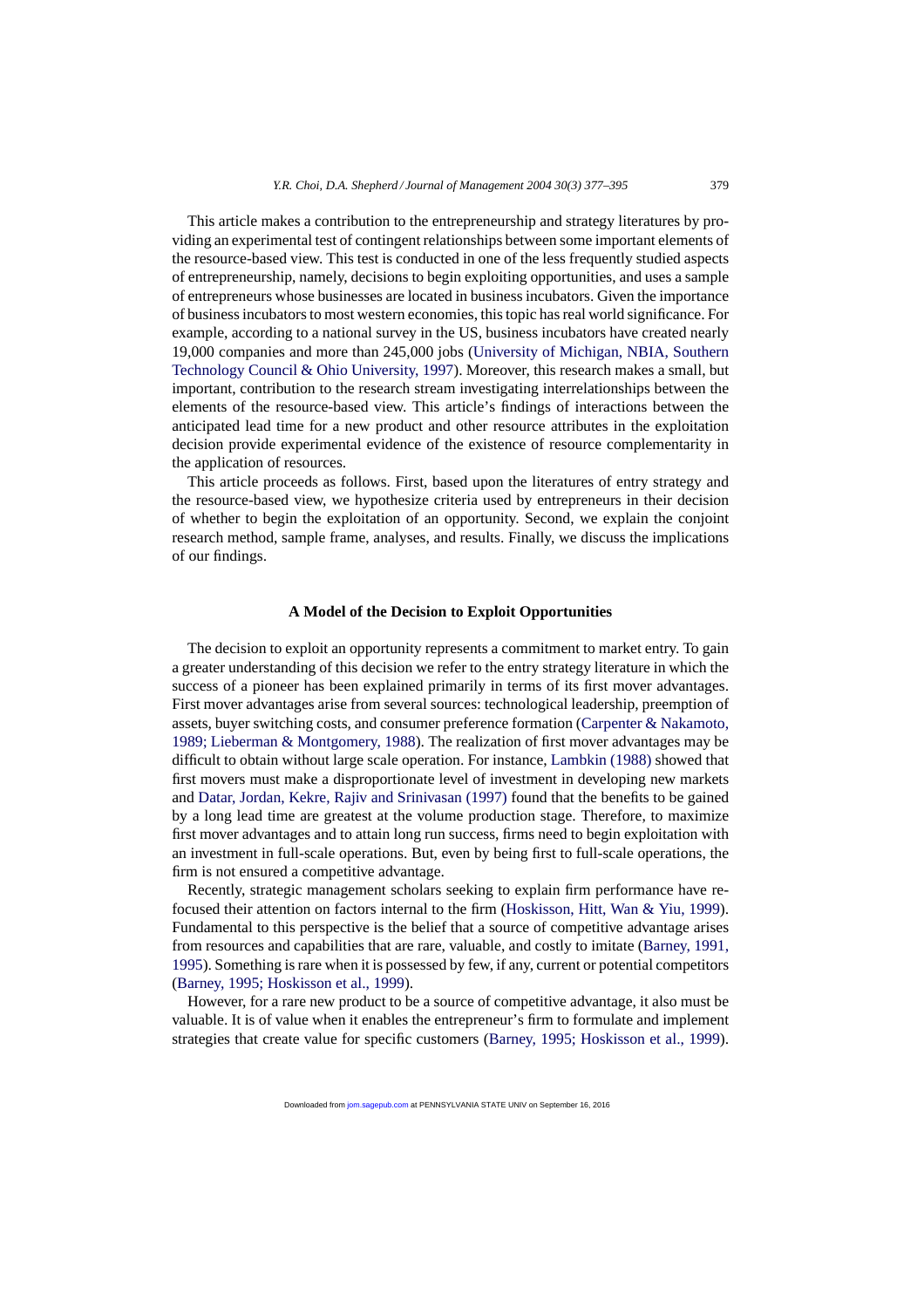<span id="page-3-0"></span>Therefore, to be valuable a new product must be perceived by customers as something that provides them net benefits that are "well-priced." For the entrepreneur, value to the customer is represented by knowledge of customer demand for the new product arising from the opportunity [\(Knight, 1921\).](#page-17-0) To more fully realize the potential of a valuable new product, the entrepreneur needs to possess other resources and capabilities necessary for effective exploitation, such as enabling technologies, managerial capability, and stakeholder support. Each of these aspects of the resource-based view is now addressed in terms of its impact on entrepreneurs' decisions to exploit opportunities.

#### *Knowledge of Customer Demand and the Decision to Exploit Opportunities*

Entrepreneurs who decide to begin exploitation must commit to a number of key factors that will lead to success within the competitive environment ([Slater, 1993\),](#page-18-0) but in doing so, they face uncertainty over the value of the new product. For example, if an entrepreneur commits to exploitation, s/he faces the risk of demand uncertainty. Observing the failure of telecommunications firms offering new services, a venture capitalist stated that "[N]ew products and services must be based on real customer needs not the assumption that if you introduce something there will be an automatic demand for it" [\(Cowley, 2002: 27\).](#page-16-0)

An opportunity is anchored in a new product (or service), which creates or adds value for its buyer or end user [\(Shane & Venkataraman, 2000\).](#page-18-0) Unlike for established products, entrepreneurs exploiting new products likely face considerable demand uncertainty ([Knight,](#page-17-0) [1921; Olson et al., 1995\). C](#page-17-0)ustomer demand for the new product depends, in part, on whether customers know of the new product and find it valuable ([Aldrich & Fiol, 1994\).](#page-15-0) A lack of knowledge about the firm's market offerings increases a customer's uncertainty surrounding the purchase decision. Given that people are typically uncertainty averse (Kahneman  $\&$ [Tversky, 1979\),](#page-17-0) we argue that entrepreneurs will need to resolve some of the uncertainty surrounding market demand before they can determine whether their new product is sufficiently valuable to commit to its full-scale exploitation. That is, until customer uncertainty has been resolved, entrepreneurs will remain uncertain over customer demand. Thus,

*Hypothesis 1:* Entrepreneurs' decisions to begin opportunity exploitation are positively associated with perceived knowledge of customer demand.

## *Development of Enabling Technologies and the Decision to Exploit Opportunities*

The resource-based view of the firm suggests that various external and internal factors of a firm can neutralize or dissipate a resource's comparative advantage [\(Barney, 1991;](#page-15-0) [Peteraf, 1993; Reed & DeFillippi, 1990\).](#page-15-0) Thus, the value of the new product to existing or new customers requires that technologies be sufficiently developed so that the product can be produced to meet quality (e.g., reliability, durability, etc.) and efficiency (e.g., cost per unit) expectations. Wherever these technologies are not fully developed, the entrepreneur faces uncertainty over the costs and the probability of accomplishing technical success ([Dixit & Pindyck, 1994; Wernerfelt & Karnani, 1987\).](#page-16-0) In the situation in which ignorance of technical solutions is substantial, entrepreneurs may be not able to fully translate their opportunity into product specifications.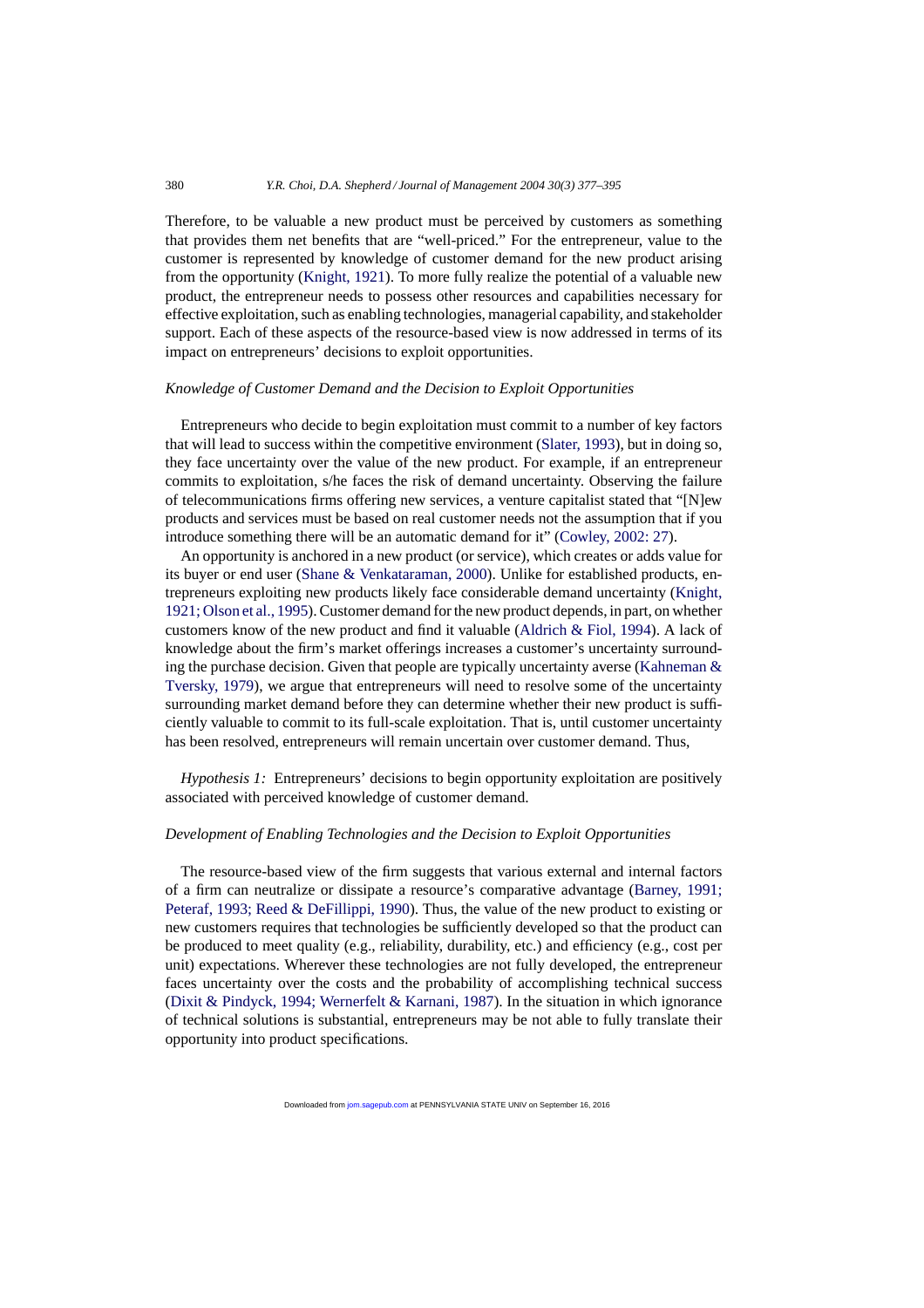In research on new product development, scholars suggest that firms that release products into the market when still uncertain over product quality face a higher risk of failure [\(Meyer & Utterback, 1995\).](#page-17-0) Thus, reducing the uncertainty embedded in the new product is necessary: "it is better to iteratively evaluate and refine ideas so that the best possible strategy is obtained before national introduction" [\(Urban & Hauser, 1980: 59\).](#page-18-0)

Delaying new product exploitation provides entrepreneurs the time to experiment more with the new technologies and learn from this experimentation to reduce technological uncertainty [\(Folta, 1998; McGrath, 1997; Meyer & Utterback, 1995\).](#page-16-0) For example, Boo.com, a UK-based online fashion retailer, pursued full-scale operations with an extensive and long-term marketing campaign even though it had not yet developed a key technology for delivering part of the service to customers (3D presentation technology for the web). As a result of its "hasty" decision to exploit this new service for retailing fashion online, Boo.com incurred large financial losses. However, if the enabling technologies are fully developed then entrepreneurs face less risk and are more likely to exploit these opportunities. Thus,

*Hypothesis 2:* Entrepreneurs' decisions to begin opportunity exploitation are positively associated with perceived development of enabling technologies.

#### *Managerial Capability and the Decision to Exploit Opportunities*

Prior to exploitation, entrepreneurs are typically focused on specific activities, such as market research ([Chrisman & McMullan, 2000\)](#page-16-0) and prototype testing [\(Manning et al.,](#page-17-0) [1989; Rice, 2002\).](#page-17-0) However, opportunity exploitation requires management of other critical and complex tasks. For example, management must begin production of the product at a higher volume, efficiently manage inbound and outbound logistics, provide customer service, and prepare for competition. Managers of a firm make sense of their stock of assets and manage the process by which resources are used and renewed [\(Fiol, 1991;](#page-16-0) [Penrose, 1959\).](#page-16-0) [Collis \(1994: 145–146\)](#page-16-0) suggests that better managerial capabilities "allow firms to more efficiently and effectively choose and implement the activities necessary to produce and deliver a product or service to customers." Managerial capability refers to a firm's skills, knowledge, and experience to be able to handle difficult and complex tasks in management and production. From the resource-based view, managerial capability is considered the key to the management of resources ([Barney, 1991; Mahoney, 1995; Penrose,](#page-15-0) [1959\).](#page-15-0)

The exploitation of an opportunity is likely novel to management increasing the firm's risk of failure ([Shepherd, Douglas & Shanley, 2000](#page-18-0)). Delaying exploitation provides a longer "safe" period for the new organization to more easily build managerial capabilities and routines, e.g., hire high-caliber employees, establish social relations among strangers, develop roles and routines, and overcome management problems [\(Aldrich & Auster, 1986;](#page-15-0) [Singh, Tucker & House, 1986;](#page-18-0) [Stinchcombe, 1965\).](#page-18-0) Thus,

*Hypothesis 3:* Entrepreneurs' decisions to begin opportunity exploitation are positively associated with perceived capability of the management team.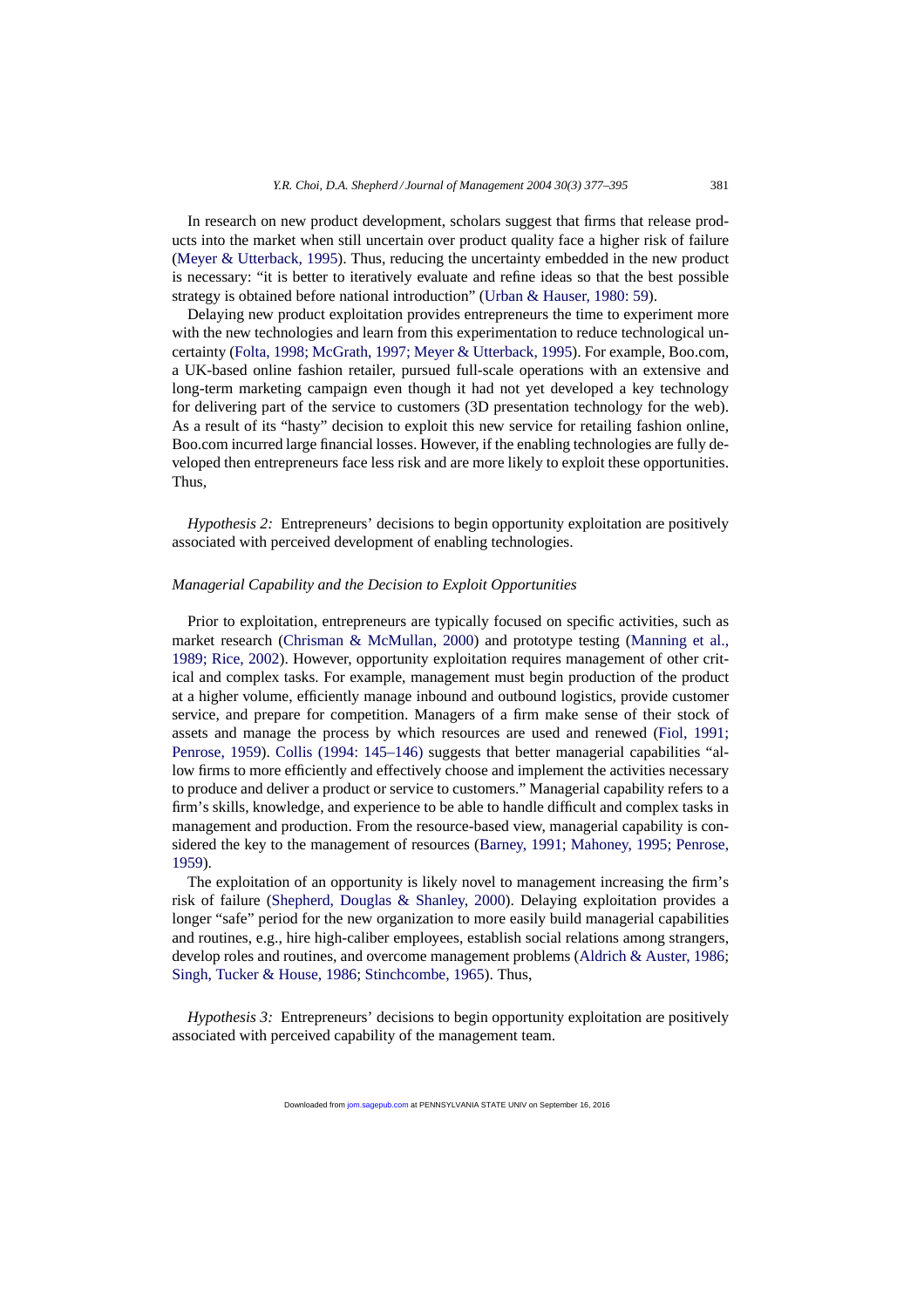# *Stakeholder Support and the Decision to Exploit Opportunities*

Besides managerial capability, another important organizational resource required to exploit a firm's valuable new products is the commitment of its stakeholders (i.e., management team, employees, and investors) to exploitation. In the strategic management literature, scholars have found that successful implementation of strategy requires more than a just leader, the organization, as a whole, should support and be prepared to execute the exploitation of an opportunity [\(Eisenhardt, Kahwajy & Bourgeois, 1999;](#page-16-0) [Hambrick, 1995\).](#page-16-0) [Noble and Mokwa \(1999\)](#page-17-0) revealed that organizational commitment (the extent to which a person identifies with and works toward organization-related goals and values) and strategy commitment (the extent to which a manager comprehends and supports the goals and objectives of a marketing strategy) are important resources for the overall success of the implementation effort.

The stakeholder literature suggests that systematic managerial attention to stakeholder interests is critical to firm success (e.g., [Berman, Wicks, Kotha & Jones, 1999;](#page-15-0) [Freeman,](#page-16-0) [1984\).](#page-16-0) [Clarkson \(1995\)](#page-16-0) has noted that without the continuing participation of primary stakeholders, an organization cannot survive as a going concern. This is particularly the case with the exploitation of an opportunity. Support from stakeholders is required in the form of money, time, and skills. Although all firms exploring an opportunity will have some level of stakeholder commitment, no matter how well intentioned, initial commitments may not always lead to long-lasting and successful relationships ([Gundlach, Achrol &](#page-16-0) [Mentzer, 1995\).](#page-16-0) It may take time to build stakeholder support toward the exploitation of an opportunity. Thus, we propose that when stakeholder support is low, entrepreneurs are likely to delay immediate full-scale exploitation to allow time to cultivate this commitment. Thus,

*Hypothesis 4:* Entrepreneurs' decisions to begin opportunity exploitation are positively associated with perceived stakeholder support.

# *Lead Time and the Decision to Exploit Opportunities*

The resource-based view suggests that valuable products possessed by firms with resources necessary for exploitation can generate a competitive advantage but that advantage will not be sustainable unless the products are also inimitable ([Barney, 1991\).](#page-15-0) This view of the importance of inimitability is reflected in the entry strategy literature where protection from imitation is critical in developing first mover advantages. Protection from imitation lengthens a pioneer's lead time, allowing it to capitalize on first mover advantages, such as strengthening its brand name [\(Schmalensee, 1982\),](#page-18-0) broadening its product line ([Robinson](#page-17-0) [& Fornell, 1985](#page-17-0)), achieving cost advantages through experience effects ([Abell &](#page-15-0) [Hammond, 1979\),](#page-15-0) and thus building a proprietary position in the market [\(Huff & Robinson,](#page-17-0) [1994; Lieberman & Montgomery, 1988\).](#page-17-0)

A modest lead time over competitors appears insufficient to ensure first mover gains, since there exists a lead time threshold (in volume production), within which competitor entry can negate first mover advantages [\(Datar et al., 1997\).](#page-16-0) If firms are identical in terms of their resources and capabilities for perceiving and exploiting an opportunity (i.e., resource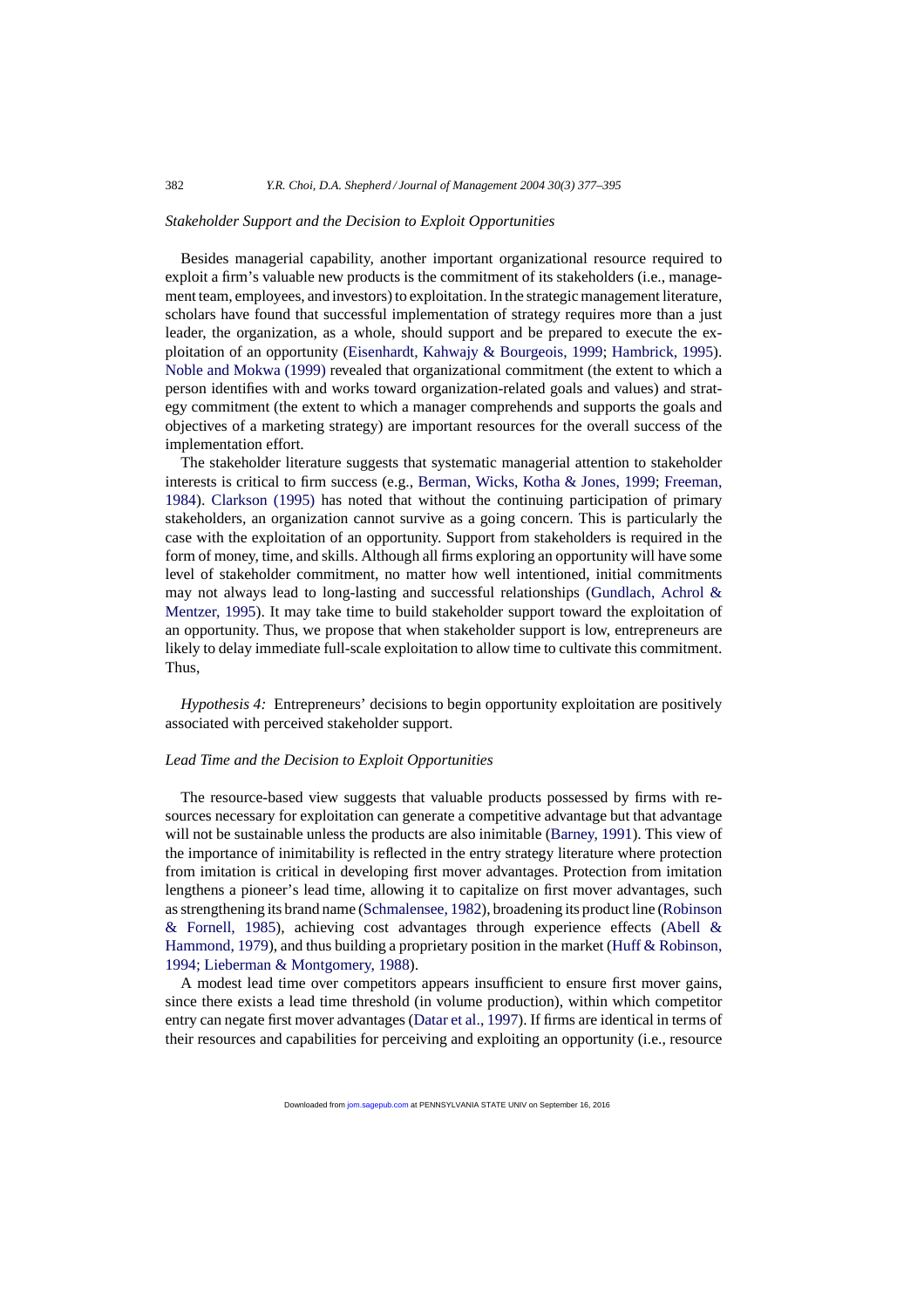<span id="page-6-0"></span>homogeneity), first mover advantages barely exist [\(Barney, 1991\).](#page-15-0) Thus, competitors' imitation diminishes the value of the firm's products and related resources, resulting in a shorter lead time and greater difficulty for it to build a proprietary position in the market [\(Huff &](#page-17-0) [Robinson, 1994; Lieberman & Montgomery, 1988, 1998\).](#page-17-0)

Based on the above discussion and drawing from research on the resource-based view and resource complementarity, we propose that a new product's lead time works as an enhancing moderator ([Howell, Dorfman & Kerr, 1986\) i](#page-17-0)n the decision to begin exploitation. Specifically, the positive relationships that knowledge of high customer demand, access to enabling technologies, considerable management capability, and high stakeholder support have on entrepreneurs' decisions to exploit are magnified when the new product is perceived as having a long lead time.

Scholars have argued that a deeper understanding of firm performance likely resides in uncovering the orchestrating themes and integrative mechanisms that ensure complementarity among a firm's various aspects ([Black & Boal, 1994; Inkpen & Choudhury, 1995; Miller,](#page-15-0) [1996\).](#page-15-0) A complementary relationship between firm resources indicates that the strategic value of a resource increases with an increase in the relative magnitude of another resource. An example is [Teece's \(1986\)](#page-18-0) notion of co-specialized assets—the combined value of the firm's resources and capabilities may be higher than the cost of developing or deploying each asset individually [\(Amit & Schoemaker, 1993\).](#page-15-0)

Consideration of a new product's lead time as an enhancing moderator provides the basis for a deeper understanding of entrepreneurs' decisions to exploit opportunities. For example, information of high customer demand lowers entrepreneurs' uncertainty, but without a lead time, competitors would likely follow quickly because they also face less uncertainty over customer demand. A long lead time magnifies the positive impact that knowledge of high customer demand has on the decision to exploit, because knowledge of the customer is more valuable when the firm can establish a proprietary position in the market [\(Huff & Robinson,](#page-17-0) [1994; Lieberman & Montgomery, 1988\)](#page-17-0). Similarly, access to enabling technology could encourage entrepreneurs to exploit, but without a sufficient lead time, competitors likely face less uncertainty over technology and are likely to follow quickly. A longer lead time provides more time for entrepreneurs to use available technology to profitably exploit their opportunities.

A more capable management team is best able to capitalize on first mover advantages by better positioning the new products in product attribute space and by building its market reputation [\(Brown & Lattin, 1994; Golder & Tellis, 1993\)](#page-15-0). When a new product is easily imitated, the scope for the management team to apply its capabilities effectively is limited. A longer lead time also allows stakeholder support to be further built after exploitation is underway and before facing competition. When a new product has only a short lead time, there is greater risk in attempting to build that support, especially after exploitation and in the face of competition from imitators. Thus,

*Hypothesis 5:* The impacts of (a) more perceived knowledge of customer demand, (b) perceived access to more developed enabling technologies, (c) the perception of a more capable management team, and (d) the perception of greater stakeholder support on entrepreneurs' decisions to exploit opportunities are magnified when the new products are perceived as having a longer lead time.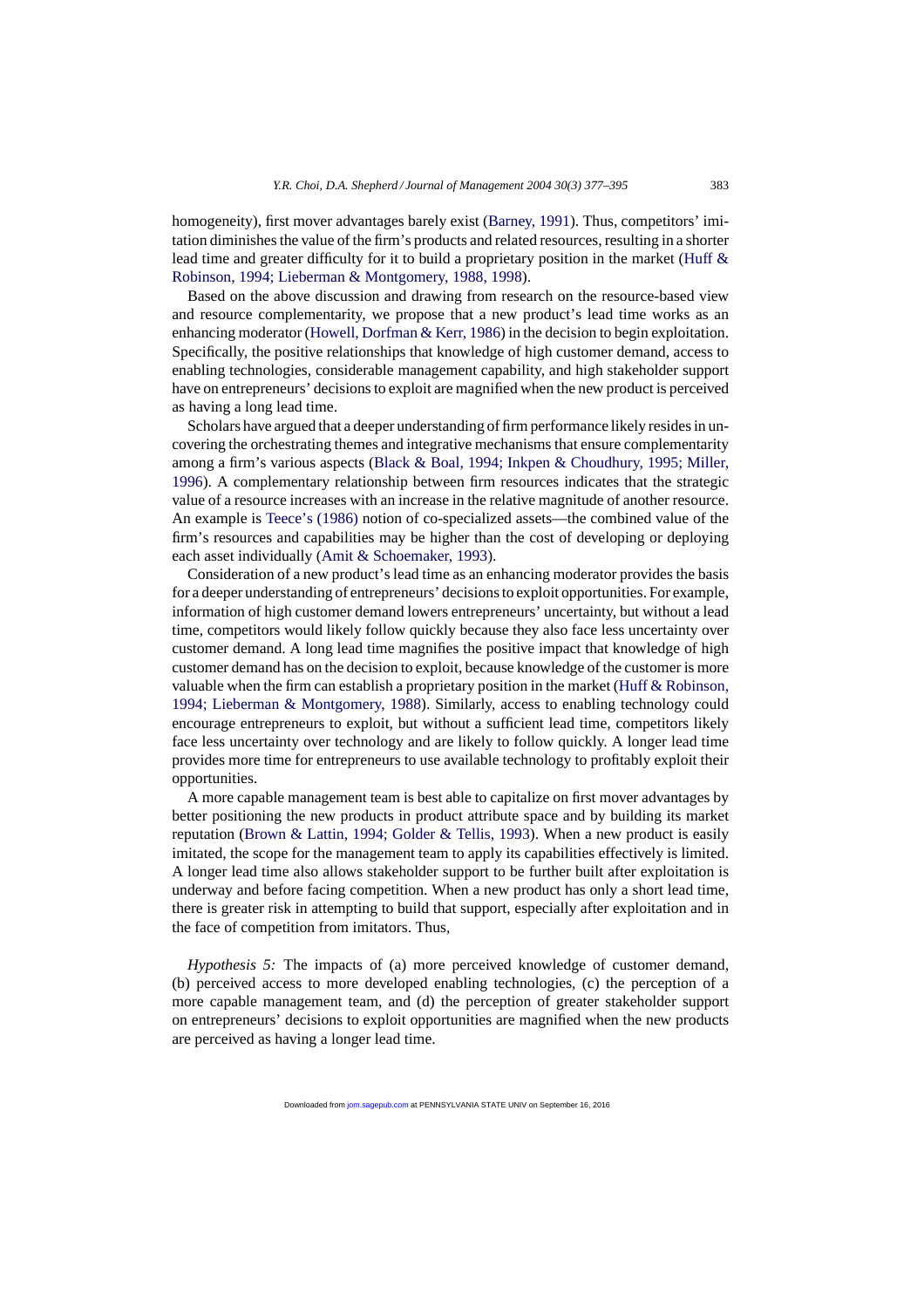# **Method**

#### *Sampling Plan, Survey Method, and Sample*

The sampling frame for this research is independent entrepreneurs involved in hightechnology new ventures located in business incubators in the US. We focused on entrepreneurs with ventures in incubators because business incubators are specifically designed for entrepreneurs to explore the potential of their opportunities and move towards full-scale operations [\(Rice, 2002\).](#page-17-0) For example, business incubators provide an environment that helps new ventures cope with jolts, crises, and problems. Moreover, they provide time for the entrepreneur to develop the knowledge, competencies, and resources to achieve economic sustainability [\(Rice, 2002\).](#page-17-0) Therefore, the decision to begin opportunity exploitation is highly salient for this sample of entrepreneurs. We further focused on those entrepreneurs of high-tech businesses because this group of entrepreneurs deals with emerging technologies and their businesses have the greatest growth potential ([Mian,](#page-17-0) [1994\).](#page-17-0) They are, therefore, of particular importance to a nation's economy.

We randomly selected 37 business incubators from the US list of incubator members ([National Business Incubator Association, 2000\).](#page-17-0) For each of these incubators, we visited its website and constructed a list of all lead entrepreneurs. From this list we randomly chose to contact 267 lead entrepreneurs (CEO or president). We excluded those entrepreneurs of a subsidiary business because their decisions on exploiting opportunities are likely influenced by the parent corporation.

We attempted to contact each of the 267 entrepreneurs *via* a phone call or an emailed letter and requested their participation in the study. Sixty-eight out of the 267 entrepreneurs agreed to our request. Seventeen entrepreneurs denied our request for participation and the rest (182) did not return our phone calls or emails. Of the 68 that agreed to participate, 55 completed the experiment (a response rate of 24%). Of the 55 completed experiments, 17 were collected personally because the incubators were within a 50 mile radius of the authors' offices, and the other 38 were collected through mail. Respondents did not significantly differ across the two methods of data collection in terms of reliability of responses or in terms of personal characteristics (e.g., start-up and business experience, education level, and gender). Consequently, the two groups of responses were treated as one.

A sample size of 55 is consistent with other conjoint studies [\(Shepherd & Zacharakis,](#page-18-0) [1997; e](#page-18-0).g., [Zacharakis & Meyer, 1998\).](#page-18-0) The sample represents a wide range of technological entrepreneurs in terms of age, business experience, and start-up experience. The average age, business experience, and start-up experience of participating entrepreneurs were 41 years old (S.D., 13.03), 16 years (S.D., 11.93), and 2 start-ups (S.D., 2.01), respectively. The participating entrepreneurs represent a relatively homogenous group of technological entrepreneurs in terms of gender, education level, and full-time commitment. That is, 89% of the participants were male; 67% of them hold a Master's or higher degree; and 80% of the participants were working full-time on their new venture's products or services. Based on median statistics, the entrepreneurs' new ventures can be characterized as employing six people, 2 years old, realized \$300,000 in revenue, and experienced an average per annum growth rate of 40%.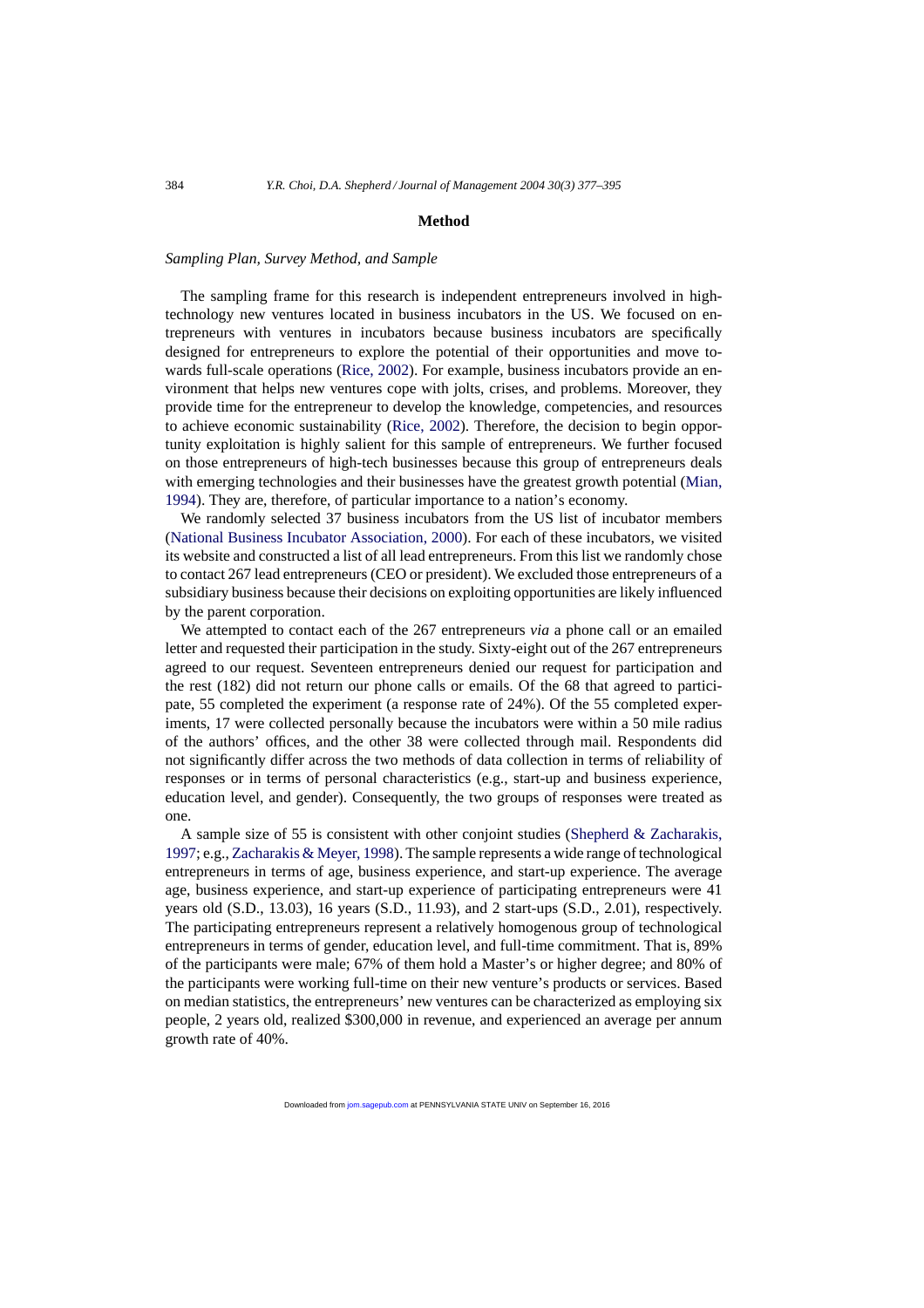#### *Conjoint Analysis*

This study uses conjoint analysis, a technique that requires respondents to make a series of judgments based on a set of attributes from which the underlying structure of their decisions can be decomposed by means of hierarchical linear modeling (HLM). This method allows the researcher to examine how respondents process contingency relationships ([Hitt](#page-16-0) [& Barr, 1989; Priem & Harrison, 1994](#page-16-0)), without relying on the respondents' (generally inaccurate) introspection ([Fischhoff, 1982; Priem & Harrison, 1994](#page-16-0)). Conjoint analysis and policy capturing have been used in hundreds of studies of judgment and decision making [\(Green & Srinivasan, 1990](#page-16-0)). These studies vary from research into consumer purchase decisions ([Lang & Crown, 1993\)](#page-17-0), manager's strategic decisions [\(Hitt, Dacin,](#page-16-0) [Levitas, Arregle & Borza, 2000;](#page-16-0) [Priem, 1994\)](#page-17-0) and expert judgment ([Davis, 1996\).](#page-16-0) Conjoint analysis is particularly appropriate for this study because as a real time method it overcomes many of the potential research biases associated with post-hoc methods, such as, self-reporting biases, retrospective reporting biases, and difficulty collecting contingent decision data.

# *Research Instrument*

In this conjoint experiment, entrepreneurs evaluate a series of hypothetical profiles and decide on the likelihood in which they would begin opportunity exploitation. Opportunity exploitation is defined in terms of commencing immediate full-scale operations on the product or service arising from the opportunity, where full-scale operation is the scale required to ship the first product for revenues [\(Schoonhoven et al., 1990\)](#page-18-0)—not market testing. Thus, it entails significant irreversibility in terms of product model and facilities. For example, it requires a substantial investment for full operation in E-Commerce businesses: \$1 million to \$5 million is required to develop and launch a site that is functionally equivalent to most industry participants ([Alexander, 1999\).](#page-15-0) To measure the likelihood of exploitation, we used a 7-point Likert scale anchored by very unlikely ("1") to very likely ("7").

*Independent variables.* The scenarios used four independent variables: knowledge of customer demand, development of enabling technology, managerial capability, and stakeholder support.

*Knowledge of customer demand* is defined as the level of customer acceptance of the new product. Response scales ranged from high (customers have substantial knowledge about the new venture's products and services and you are quite certain that there is substantial future demand) to low (customers have little knowledge about the new venture's products and services and you are uncertain that there is substantial future demand). *Development of enabling technology* is defined as the level of technological uncertainty (Reverse Coded). Response scales ranged from high (the new venture has not yet established the technologies necessary to fully grasp the new opportunity) to low (the new venture has established the technologies necessary to fully grasp the new opportunity). *Managerial capability* is defined as the level of managerial capability of the new venture. Response scales ranged from high (you and your management team have considerable skills,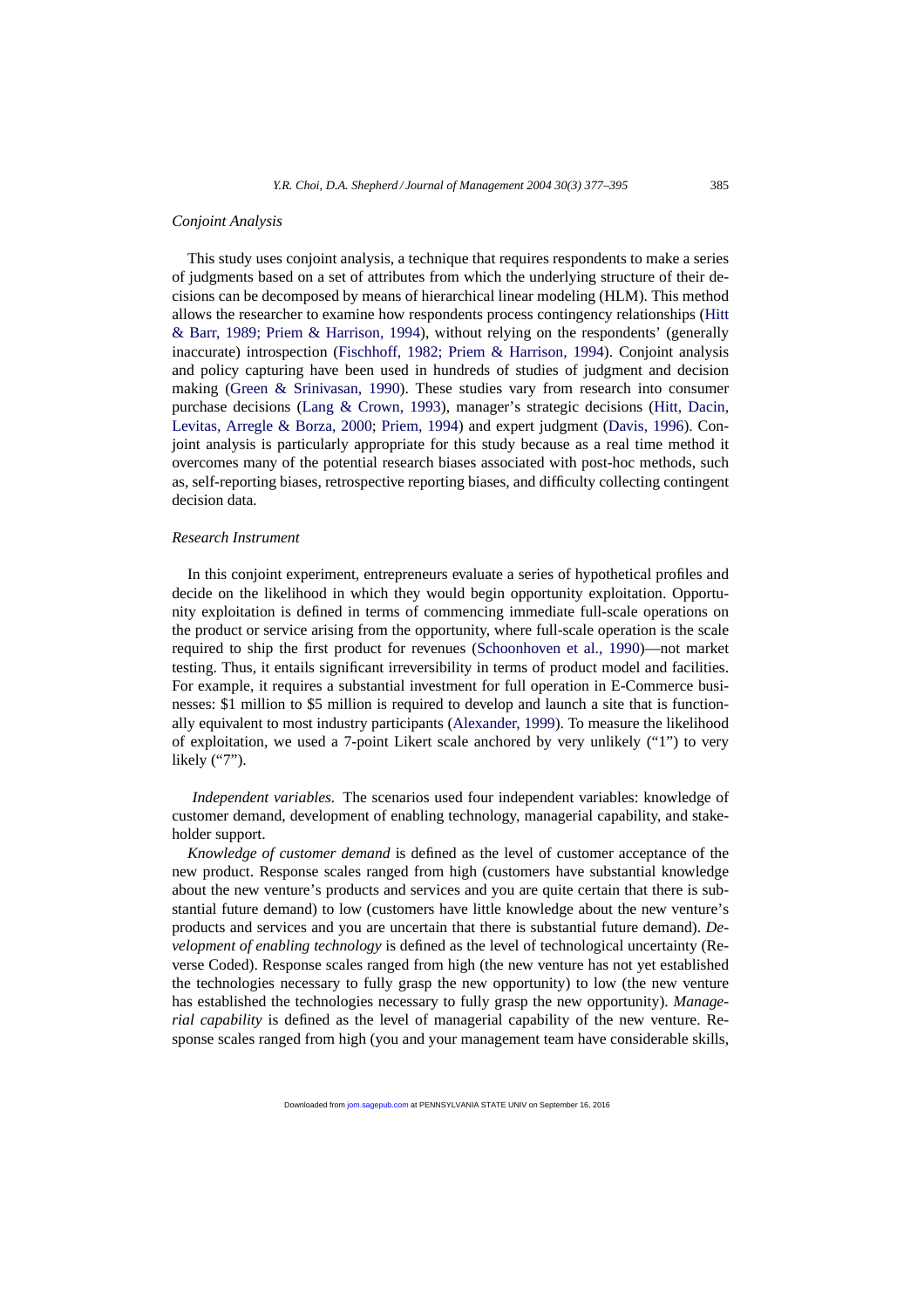knowledge, and experience to be able to handle difficult and complex tasks in management and production) to low (you and your management team have limited skills, knowledge, and experience to be able to handle difficult and complex tasks in management and production). *Stakeholder support* is defined as the level of supporters' commitment to the new venture. Response scales ranged from high (supporters such as management team, investors, and suppliers are highly supportive of the new venture) to low (supporters such as management team, investors, and suppliers are marginally supportive of the new venture).

*Moderator variable.* The scenarios used one moderator variable: anticipated length of lead time.*Anticipated length of lead time* is defined as the level of threat of imitation (Reverse Coded). Response scales ranged from high (a substantial amount of information about your business/technological ideas and methods has been diffused throughout the industry so that current or potential competitors have access to them) to low (little amount of information about your business/technological ideas and methods has been diffused throughout the industry so that current or potential competitors do not have access to them).

*Control variables.* The strategy literature suggests that two further attributes are likely to impact entrepreneurs' decisions on opportunity exploitation. These were included in the experiment to control for their possible influence. [Gersick \(1994\)](#page-16-0) suggested that in project groups and new ventures, people set a specific time point where they evaluate progress to date and change their course of actions if progress differs from expectation—they behave based on milestones. The presence of a milestone for exploitation will add impetus for the decision. Therefore, given the concept of temporal pacing, we control for the length of the search period. Further, [Romanelli \(1989\)](#page-18-0) found that the availability of resources encourages people to found new firms. In the presence of attractive financial markets, where the IPO market is booming and abundant venture capital is available (see [Birley, 1997; Thornton,](#page-15-0) [1999\),](#page-15-0) entrepreneurs may be optimistic about the possibility of garnering enough resources necessary for firm growth. Thus, we control for the attractiveness of the financial market.

*Length of search period* is defined as the level of exploration (search) period. Response scales ranged from long (since founding the new venture, you have spent 3 years exploring and searching for better products, businesses, and technological alternatives arising from this opportunity and have not taken the next step of a full-scale investment) to short (since founding the new venture, you have spent 1 year exploring and searching for better products, businesses, and technological alternatives arising from this opportunity and have not taken the next step of a full-scale investment). *Attractiveness of financial market* is defined as the level of financial market attractiveness for new ventures. Response scales ranged from attractive (the current financial market for new ventures such as venture capital and IPO market is highly attractive) to unattractive (the current financial market for new ventures such as venture capital and IPO market is highly unattractive).

The instructions specified that all conditions, other than the attributes described in the profile, are to be considered constant across all profiles. This controlled for other possible confounding attributes. We pilot tested the instrument on three practicing entrepreneurs and a business incubator manager. Comments suggested that the instructions and definitions of attribute levels were clear and that the instrument appeared realistic (had face validity).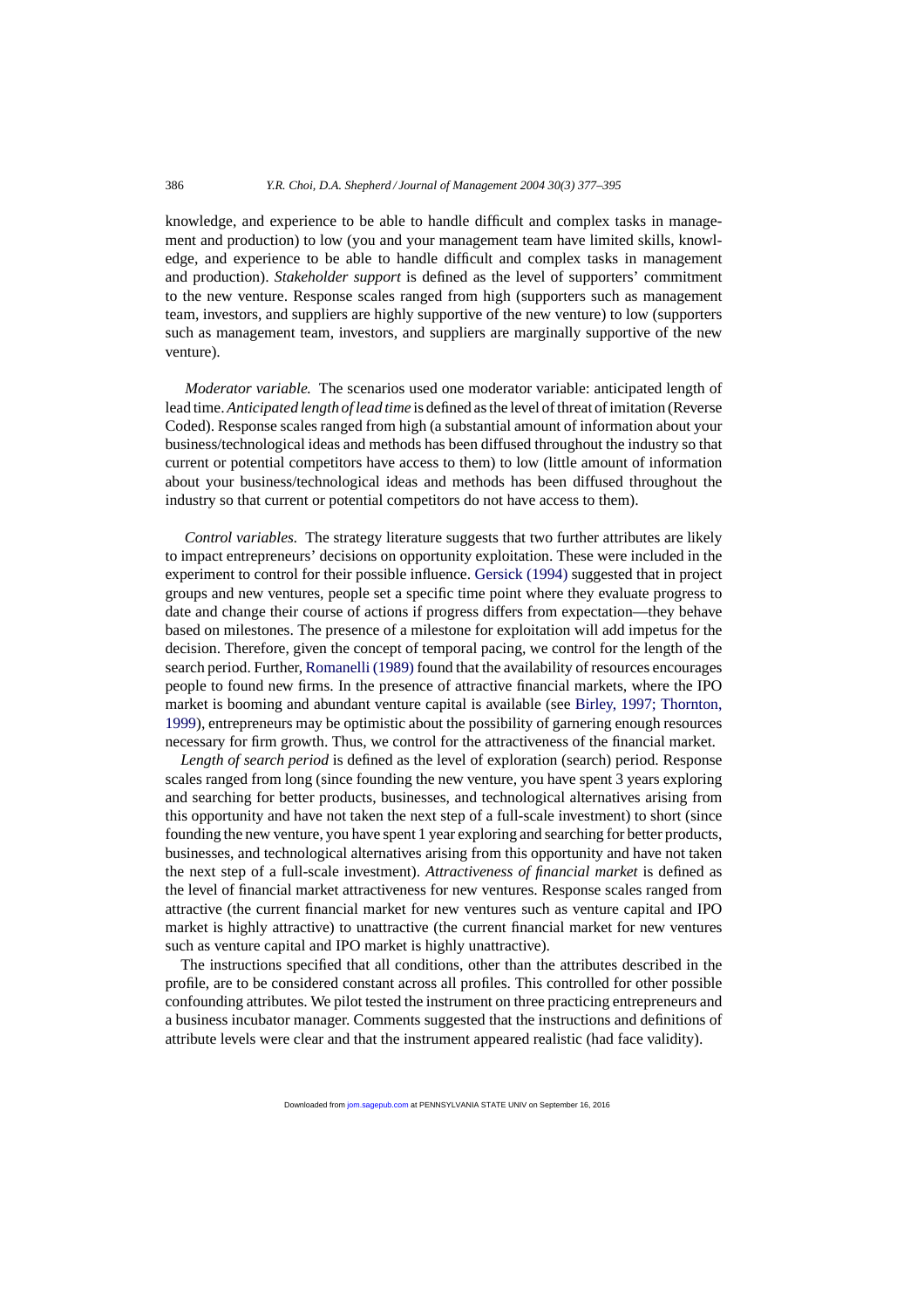# *Experimental Design*

Because a fully crossed factorial design for this study would require 128  $(2^7)$  profiles, an orthogonal fractional factorial design was used to reduce the number of attribute combinations and thus make the decision making task more manageable [\(Green & Srinivasan, 1990\).](#page-16-0) In choosing an orthogonal fractional factorial design, we followed the general rule of confounding effects of most interest with effects that are unlikely to be significant or, if they are significant, are unlikely to cause much bias in the parameters that are estimated ([Louviere,](#page-17-0) [1988\).](#page-17-0) We chose an experimental design from [Hahn and Shapiro \(1966\)](#page-16-0) which confounded the main effects and all two-way interactions involving the new product's anticipated lead time (the effects of most interest) with other two-way and all higher order interactions (those effects of least interest); and therefore, it is unlikely that non-hypothesized higher order effects biased this study's results (as higher order interactions typically account for minuscule proportions of variance; [Louviere, 1988\).](#page-17-0) Each of the profiles was fully replicated. We randomly assigned the 32 profiles and the order of attributes within a profile for four versions of the experiment to test for order effects. There was no significant difference across versions ( $p > .10$ ) and therefore order effects are unlikely to have influenced the results. A practice profile was used at the start of the experiment to familiarize respondents with the experiment but was not used in the analysis.

Conjoint analysis helps researchers to overcome data accessibility problems during the early entrepreneurial process and to account for survival, self-reporting, and retrospective reporting biases. Like other experimental methods, however, conjoint analysis frequently faces questions over external validity. We have minimized issues related to a lack of external validity for this conjoint experiment by investigating entrepreneurs who most likely face exploitation decisions and by using realistic profiles that adopt decision criteria that are theoretically justified in a number of management literatures and that have face validity with entrepreneurs (cf. [Brehmer & Brehmer, 1988; Riquelme & Rickards, 1992\).](#page-15-0)

# **Results**

Ninety-five percent of the individual models of entrepreneurs' exploitation decisions explained a significant proportion of variance ( $p < .001$ ) with a mean  $R^2$  of .72. Further, Pearson *R* correlations were computed between each participant's assessment of both the original and the 16 replicated profiles. Ninety-six percent of the entrepreneurs were significantly reliable in their responses ( $p < .05$ ). The mean test–retest correlation for the sample was .82 (which is high relative to [Shepherd's, 1999, t](#page-18-0)est–retest reliability of .69). This high degree of judgmental consistency provides assurance that the conjoint task was performed consistently by the entrepreneurs.

Hierarchical regression analysis was used to explore the amount of variance explained by the base model (control variables only), the main-effects model (controls and independent variables), and the full model (controls, independent variables, and hypothesized interactions). The results of this analysis are presented at the bottom of [Table 1,](#page-11-0) which indicate that each model explains a significant amount of variance in entrepreneurs' decisions and the main-effects model explains a significant amount of variance over and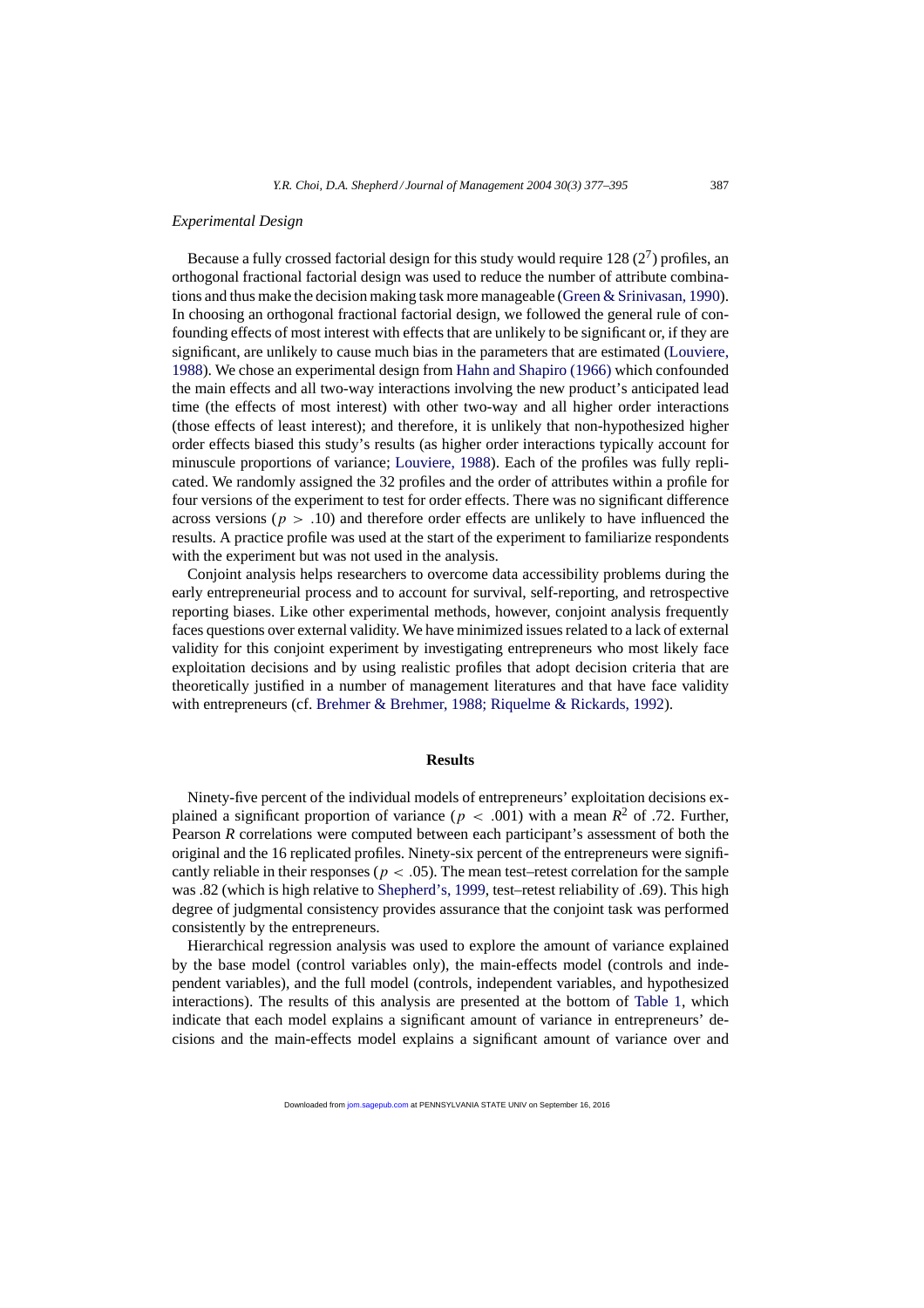|                                          | Base model  |           | Main-effects model |           | Full model  |           |
|------------------------------------------|-------------|-----------|--------------------|-----------|-------------|-----------|
|                                          | Coefficient | S.E.      | Coefficient        | S.E.      | Coefficient | S.E.      |
| Intercept                                | 3.369       | $.083***$ | 3.369              | $.082***$ | 3.369       | $.082***$ |
| Length of search period                  | .237        | $.083**$  | .237               | $.076**$  | .237        | $.076**$  |
| Attractiveness of financial market       | .768        | $.099***$ | .768               | $.098***$ | .768        | $.098***$ |
| Length of lead time                      | .918        | $.089***$ | .918               | $.085***$ | .712        | $.113***$ |
| Knowledge of customer demand             |             |           | 1.592              | $.119***$ | 1.828       | $.136***$ |
| Enabling technology                      |             |           | .690               | $.074***$ | .882        | $.085***$ |
| Managerial capability                    |             |           | 1.200              | $.096***$ | 1.157       | $.113***$ |
| Stakeholder support                      |             |           | .761               | $.071***$ | .966        | $.088***$ |
| Lead time $\times$ customer demand       |             |           |                    |           | .473        | $.086**$  |
| Lead time $\times$ enabling technology   |             |           |                    |           | .384        | $.106***$ |
| Lead time $\times$ managerial capability |             |           |                    |           | $-.086$     | .076      |
| Lead time $\times$ stakeholder support   |             |           |                    |           | .409        | $.106***$ |
| Model <sup>a</sup>                       |             |           |                    |           |             |           |
| $R^2$                                    |             | $.13***$  |                    | $.71***$  |             | $.72***$  |
| Change in $R^2$                          |             | $.13***$  |                    | $.58***$  |             | $.01***$  |

#### <span id="page-11-0"></span>Table 1 Entrepreneurs' opportunity exploitation decisions

 $n = 1760.$ 

<sup>a</sup> These model statistics were calculated using hierarchical regression analysis.

∗∗∗ p<.001.

above the base model and the full model explains a significant amount of the variance over and above the main-effects model. Although the experiment provides 32 observations per entrepreneur and therefore 1760 observations for the sample, there may be autocorrelation because each of the 32 observations is nested within individuals. HLM accounts for variance among individuals such that the observations within an individual are independent.

As shown in Table 1 for the base model and main-effects model, all main effects and control attributes were significantly used by entrepreneurs in their decisions of whether to begin opportunity exploitation. All main-effect coefficients are positive indicating that decisions to begin opportunity exploitation is more likely when there is greater knowledge of customer demand, more fully developed enabling technologies, greater managerial capability, and greater stakeholder support. These findings provide support for [Hypotheses 1,](#page-3-0) [2, 3, and 4,](#page-3-0) respectively.

As shown in Table 1 for the full model, three interaction effects out of four were statistically significant, specifically the interactions between the new product's anticipated lead time and knowledge of customer demand, between the new product's anticipated lead time and development of enabling technologies, and between the new product's anticipated lead time and stakeholder support. The interaction between the new product's anticipated lead time and managerial capability was not significant, and therefore, [Hypothesis 5c](#page-6-0) is not supported.

The nature of each interaction is plotted in Figure  $1(a)$ –(c). In Figure  $1(a)$ , long and short "anticipated lead time" are plotted on an *x*-axis of "knowledge of customer demand" and

 $*$  *p* < .01.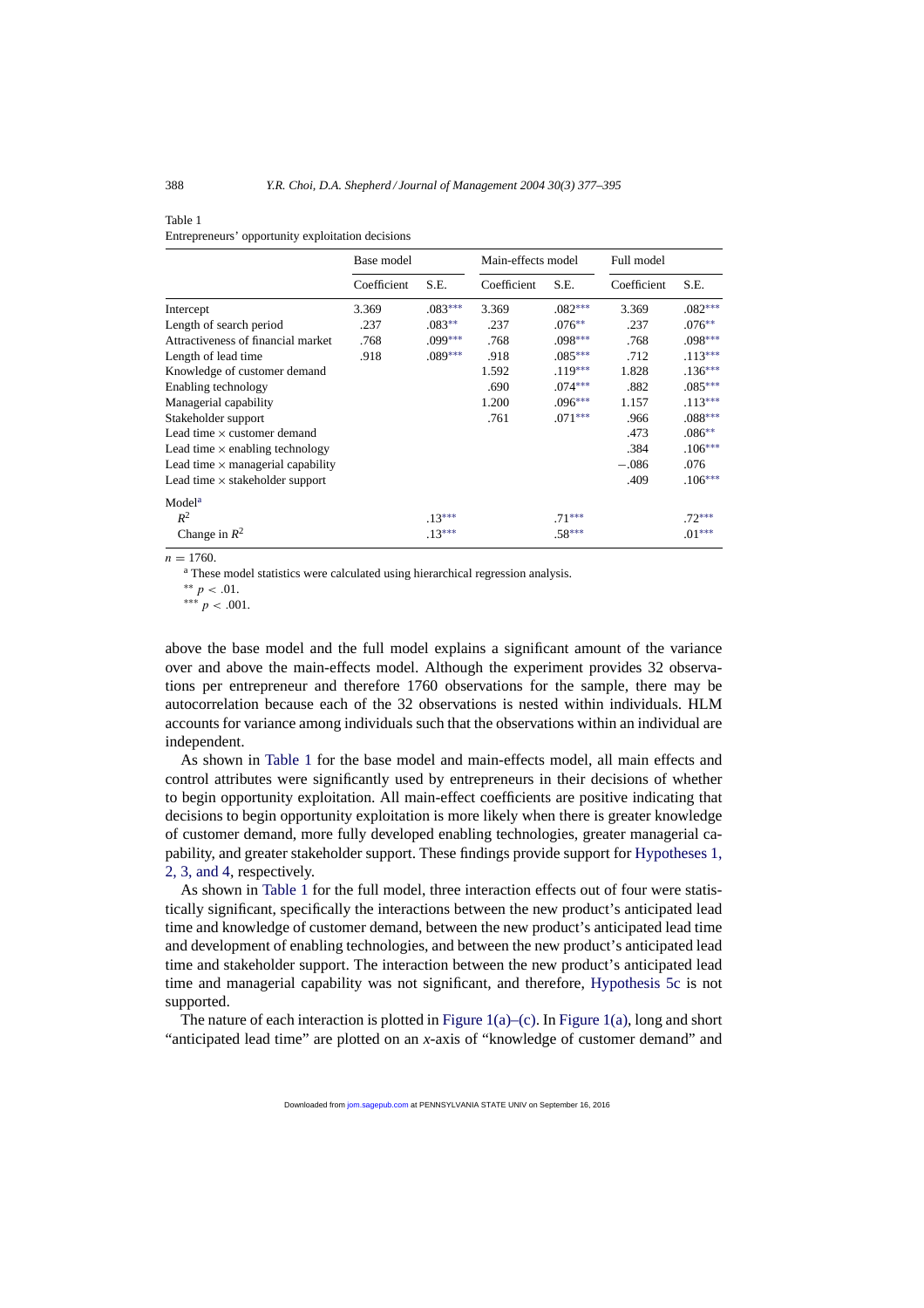<span id="page-12-0"></span>

Figure 1. Interaction effects between new product's lead time and main factors ( $\bullet$ : new product's lead time high;  $\triangle$ : new product's lead time low). (a) New product's lead time and knowledge of customer demand; (b) new product's lead time and development of enabling technologies; (c) new product's lead time and stakeholder support.

a *y*-axis of "likelihood of opportunity exploitation." The plot indicates that the positive impact of knowledge of customer demand on the decision to begin opportunity exploitation is magnified when the new product is perceived as having a long lead time. This finding provides support for [Hypothesis 5a.](#page-6-0) In Figure 1(b), the x-axis is now "development of enabling technologies," and the plot indicates that the positive impact of more developed enabling technologies on the decision to begin opportunity exploitation is magnified when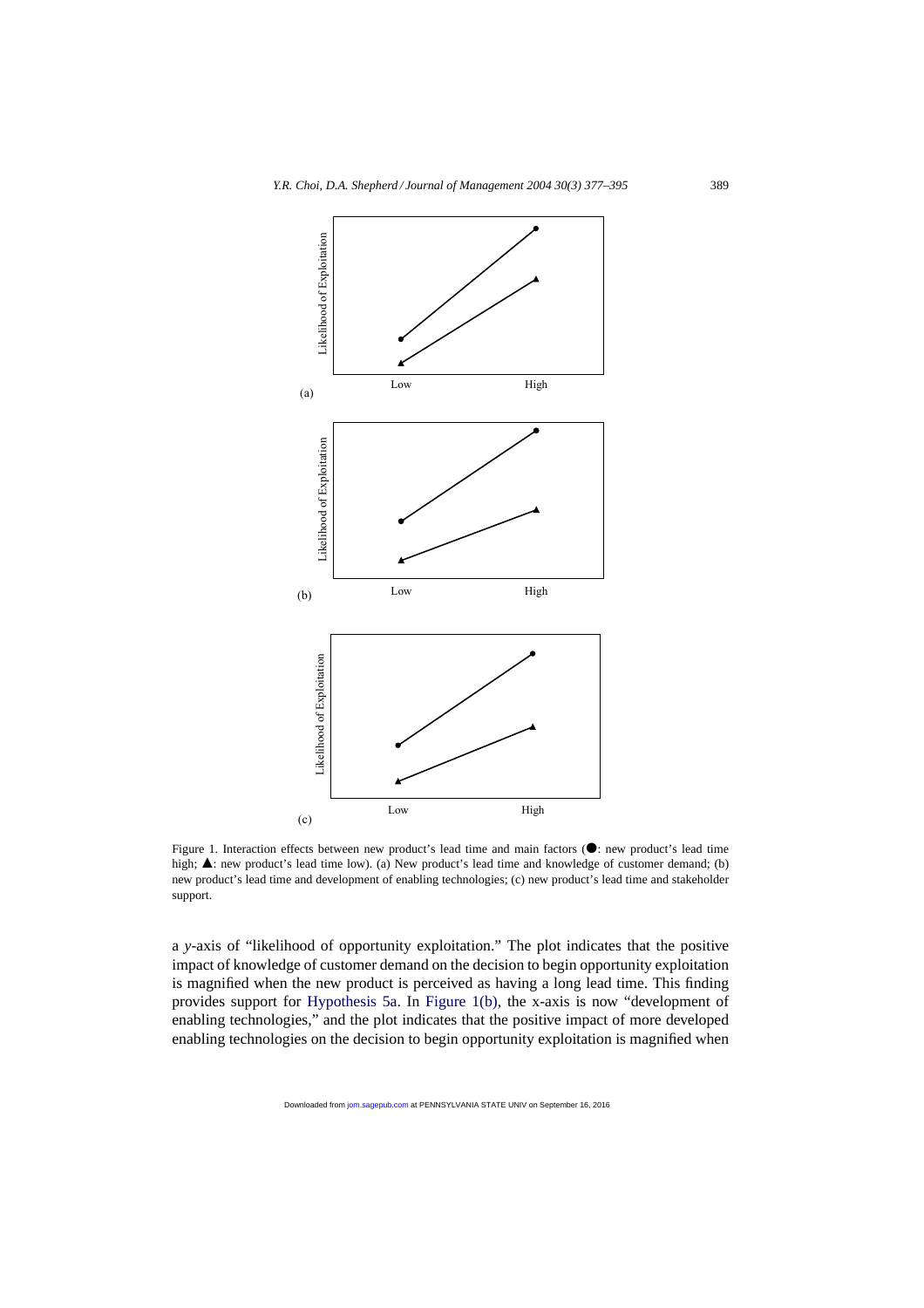the new product is perceived as having a long lead time. This finding provides support for [Hypothesis 5b. I](#page-6-0)n [Figure 1\(c\), t](#page-12-0)he *x*-axis is now "stakeholder support" and the plot indicates that the positive impact of greater stakeholder support on the decision to begin opportunity exploitation is magnified when the new product is perceived as having a long lead time. This finding provides support for [Hypothesis 5d.](#page-6-0)

## **Discussion**

Following [Alvarez and Busenitz \(2001\)](#page-15-0) and others, we use elements of the resource-based view to gain a deeper understanding of an important entrepreneurial phenomenon. Our focus was on entrepreneurs' decisions to exploit opportunities based upon perceptions of the attributes of the new products that arise from these opportunities and perceptions on the resources and capabilities required for full-scale operations. We found that entrepreneurs were more likely to exploit opportunities when they perceived more knowledge of customer demand for the product, more fully developed enabling technologies, greater managerial capability, and greater stakeholder support. These findings appear to support four simple notions:

- (1) Entrepreneurs who believe that customers will value their new product(s) are more likely to proceed with exploitation.
- (2) Entrepreneurs who believe that they have the enabling technologies for full-scale operations are more likely to proceed with exploitation.
- (3) Entrepreneurs who believe that they have a highly capable management team are more likely to proceed with exploitation.
- (4) Entrepreneurs who believe that they have strong stakeholder support for full-scale operations are more likely to proceed with exploitation.

These four simple notions for opportunity exploitation are consistent with elements of the resource-based view. However, we also found evidence that the decision policies of entrepreneurs were more complex than that suggested by these notions above. The perceived lead time of a new product impacts the way that the other attributes are used by entrepreneurs in deciding on exploitation. Attributes considered by entrepreneurs as favorable for exploitation can be enhanced or diminished by the length of the new product's lead time. For example, knowledge of customer demand is perceived to be even more favorable when the new product is believed to have a long lead time. Similarly, access to fully developed enabling technologies and high stakeholder support are both perceived as even more favorable when the new product has a long lead time. This suggests that entrepreneurs' decision policies, at least with regard to opportunity exploitation, are more complex than the simple notions presented above (i.e., more complex than a main-effects-only model).

# *Future Research*

We hope that future research continues to develop our understanding of opportunity exploitation to complement recent works on opportunity discovery and recognition. For example, a contribution to the literature will likely come from a more fine-grained analysis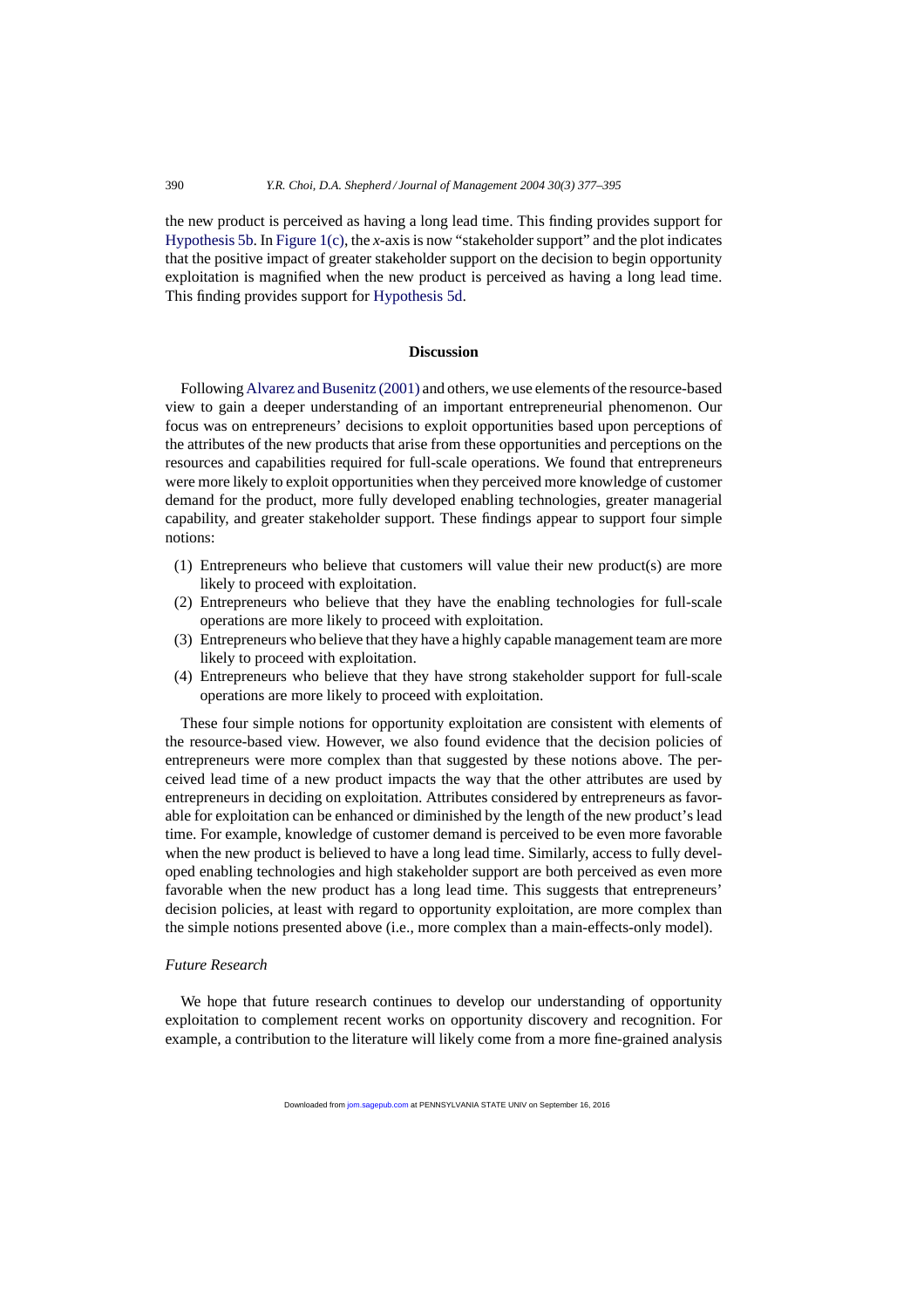of the timing of exploitation decisions, one that explicitly considers the benefits and costs of earlier vs. delayed exploitation of an opportunity.

There is also an opportunity for scholars to investigate other elements of the resource-based view not addressed here. For example, we argued that opportunities produce new products that could be considered rare. However, there is likely heterogeneity in rarity among new products, and this likely impacts the exploitation decision. Rarity may also moderate the relationship between other resource attributes and opportunity exploitation. More theoretical and empirical work is required.

To more fully meet the call from scholars of the resource-based view for research on the integrative mechanisms and orchestrating themes of resources ([Barney & Griffin, 1992;](#page-15-0) [Black & Boal, 1994; Grant, 1991; Miller, 1996; Priem & Butler, 200](#page-15-0)1), future research likely requires an investigation of three-way and higher order interactions. However, such investigations are less likely to be fruitful to decision-making scholars (see [Louviere, 1988](#page-17-0) for the difficulty of finding support for three-way and higher order interactions in decision making research).

In this article, we have followed the tradition of the strategic choice and entrepreneurship literatures by using the CEO as a proxy for the management team or the firm. It is possible that a lead entrepreneur's decisions on exploiting opportunities differ from those of the management team. This is a valid concern for this, and many other strategy and entrepreneurship studies. Future research could take on the challenging task of capturing the social cognition of entrepreneurial teams.

Finally, entrepreneurs with businesses in incubators represent a sample of entrepreneurs in which the decision to begin opportunity exploitation is highly salient. We must note, however, that entrepreneurs with businesses in incubators may differ from those with non-incubator businesses. Therefore, care must be taken in generalizing our findings beyond entrepreneurs of businesses in incubators. Entrepreneurs within business incubators represent an important population in the US and other countries. For example, business incubators in the US are considered to be one of the main sources of high-tech and high-growth new firms ([University of Michigan, NBIA, Southern Technology Council &](#page-18-0) [Ohio University, 1997\)](#page-18-0). The importance of business incubators has been highlighted in other countries, such as, in European countries (e.g., [Colombo & Delmastro, 2002\),](#page-16-0) Asian countries (e.g., [Harwit, 2002\),](#page-16-0) and African countries (e.g., [Adegbite, 2001\).](#page-15-0) Generalizing findings to entrepreneurs of new ventures in incubators is important. We hope that scholars interested in young businesses consider this population. For example, a sample similar to the one used in this article may be highly suitable for investigations into opportunity exploration activities.

#### **Conclusion**

This article provides an experimental test of opportunity exploitation in an entrepreneurial context. Consistent with elements of the resource-based view, we found that entrepreneurs were more likely to exploit opportunities when they perceived more knowledge of customer demand for the product, more fully developed enabling technologies, greater managerial capability, and greater stakeholder support. The favorable perceptions of more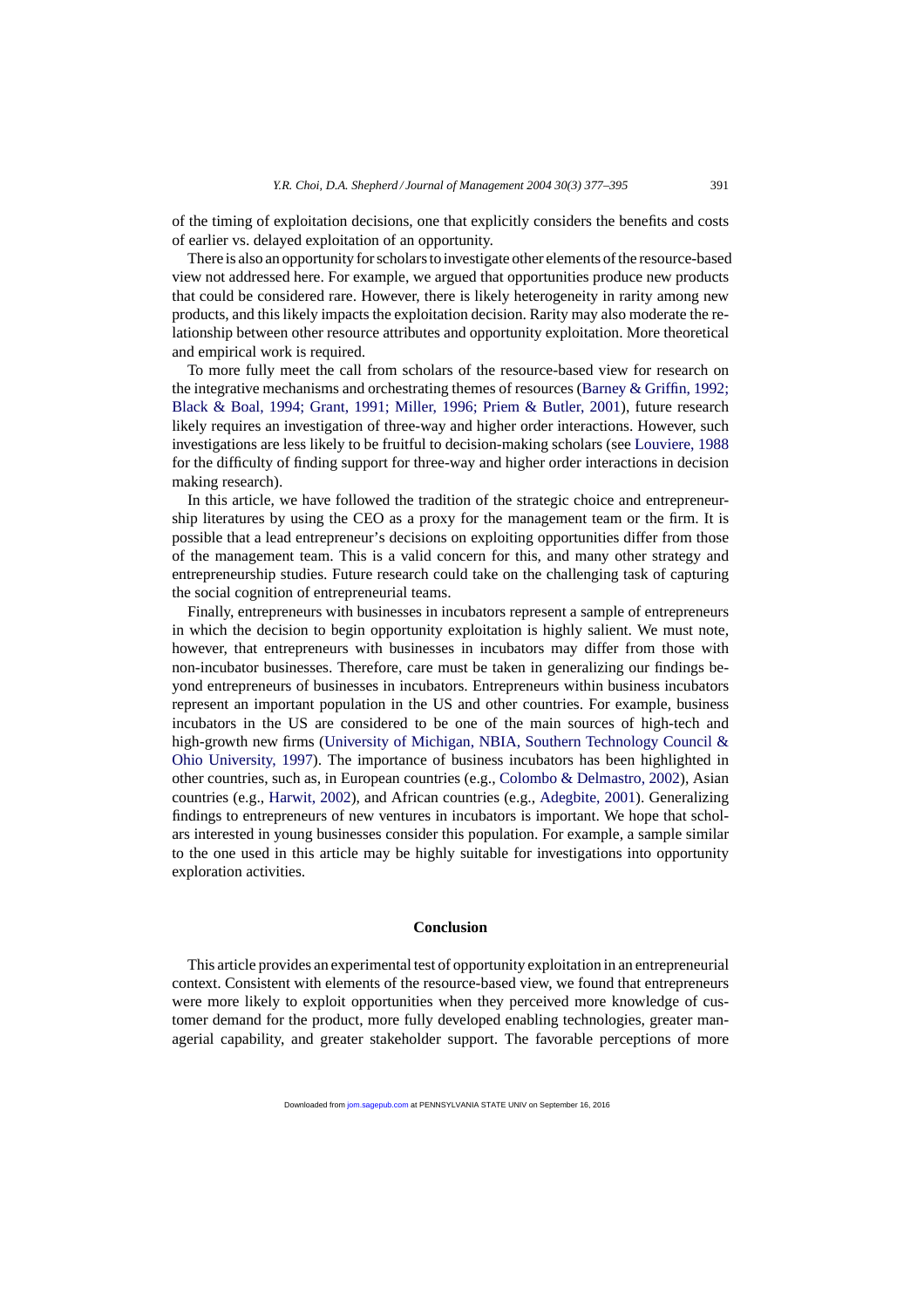<span id="page-15-0"></span>knowledge of customer demand for the product, more fully developed enabling technologies, and greater stakeholder support were further enhanced when the new product has a long lead time. The contingent relationships between lead time and other elements of the resource-based view provide experimental evidence of the existence of resource complementarity in entrepreneurs' exploitation decisions. We hope scholarly work continues to investigate opportunity exploitation further through the resource-based view. We believe it makes reciprocal contributions to the theory development of both entrepreneurship and the resource-based view.

#### **Acknowledgments**

The authors would like to thank Daniel Feldman, Jeff McMullen, and three anonymous reviewers for their valuable comments on a previous version of this article as well as the Coleman Foundation CEAE Fellowship for partially funding this study.

### **References**

- Abell, D. F., & Hammond, J. 1979. *Strategic market planning: Problems and analytical approaches*. Englewood Cliffs, NJ: Prentice-Hall.
- Adegbite, O. 2001. Business incubators and small enterprise development: The Nigerian experience. *Small Business Economics*, 17: 157–166.
- Aldrich, H. E., & Auster, E. R. 1986. Even dwarfs started small: Liabilities of age and size and their strategic implications. In B. M. Staw & L. L. Cummings (Eds.), *Research in organizational behavior*: Vol. 8, 165–198. Greenwich, CT: JAI Press.
- Aldrich, H. E., & Fiol, C. M. 1994. Fools rush in? The institutional context of industry creation. *Academy of Management Review*, 19: 645–670.
- Alexander, A. 1999. E-Commerce: Money, money, and more money. *Accounting Technology*, 15(10): 18–26.
- Alvarez, S. A., & Busenitz, L. W. 2001. The entrepreneurship of resource-based theory. *Journal of Management*, 27: 755–775.
- Amit, R., & Schoemaker, P. J. H. 1993. Strategic assets and organizational rent. *Strategic Management Journal*, 14: 33–46.
- Barney, J. B. 1991. Firm resources and sustained competitive advantage. *Journal of Management*, 17: 99–120.
- Barney, J. B. 1995. Looking inside for competitive advantage. *Academy of Management Executive*, 9(4): 49–61.
- Barney, J. B., & Griffin, R. W. 1992. *The management of organizations: Strategy, structure, behavior*. Boston: Houghton Mifflin.
- Berman, S. L., Wicks, A. C., Kotha, S., & Jones, T. M. 1999. Does stakeholder orientation matter? The relationship between stakeholder management models and firm financial performance. *Academy of Management Journal*, 42: 488–506.
- Birley, S. 1997. *Entrepreneurship in the U.K.* Paper presented at the Waseda University Entrepreneurial Research Unit 1997 International Symposium, Tokyo, Japan.
- Black, J. A., & Boal, K. B. 1994, Summer. Strategic resources: Traits, configurations and paths to sustainable competitive advantage. *Strategic Management Journal*, 15: 131–148.
- Brehmer, A., & Brehmer, B. 1988. What have we learned about human judgment from thirty years of policy capturing? In B. Brehmer & C. R. B. Joyce (Eds.), *Human judgment, the SJT view*. Amsterdam: Elsevier Science.
- Brown, C., & Lattin, J. M. 1994. Investigating the relationship between time in market and pioneering advantage. *Management Science*, 40: 1361–1369.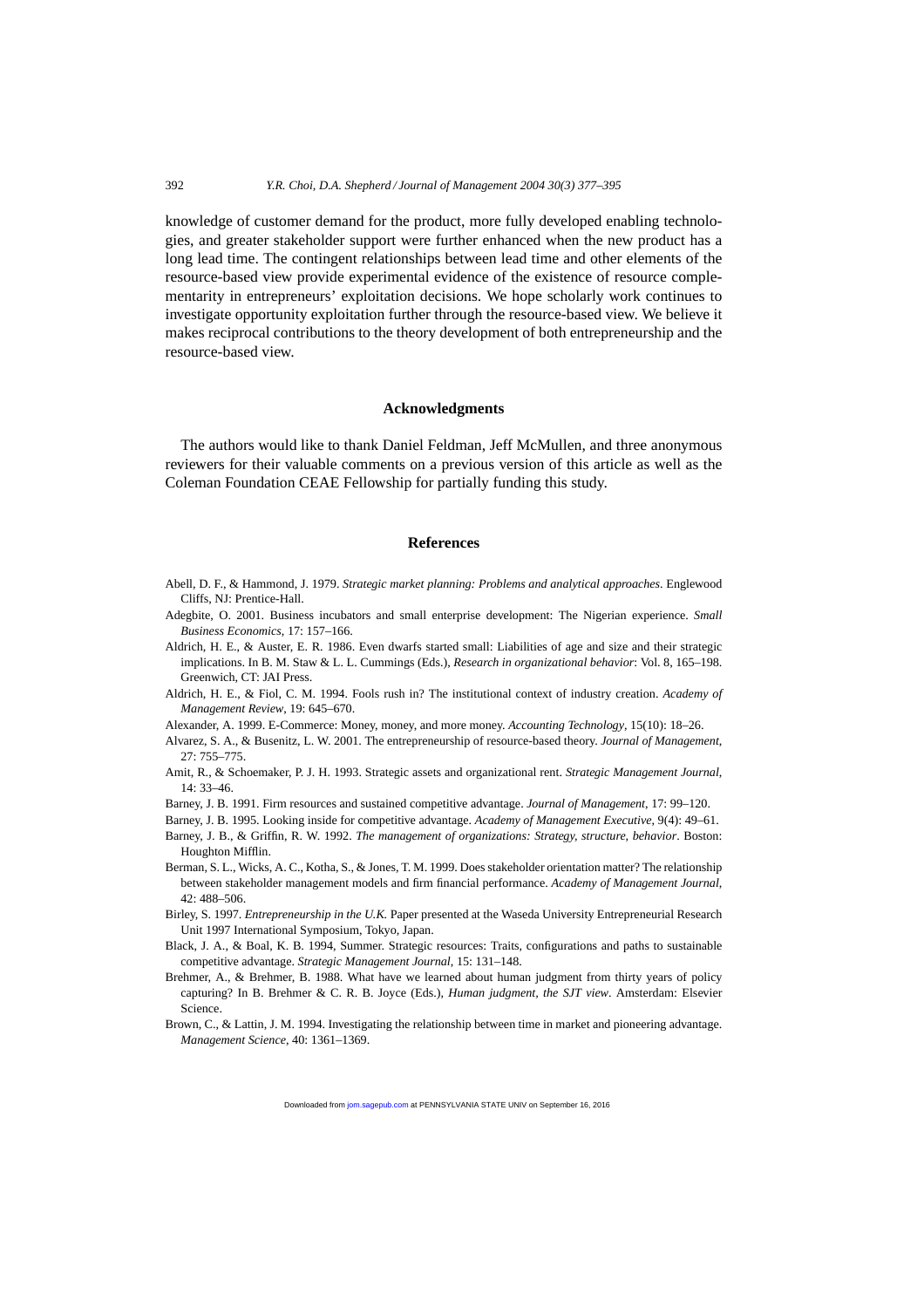- <span id="page-16-0"></span>Busenitz, L., & Barney, J. B. 1997. Differences between entrepreneurs and managers in large organizations: Biases and heuristics in strategic decision-making. *Journal of Business Venturing*, 12: 9–30.
- Carpenter, G. S., & Nakamoto, K. 1989. Consumer preference formation and pioneering advantage. *Journal of Marketing Research*, 26: 285–298.
- Chrisman, J. J., Bauerschmidt, A., & Hofer, C. W. 1998. The determinants of new venture performance: An extended model. *Entrepreneurship Theory and Practice*, 23(1): 5–29.
- Chrisman, J. J., & McMullan, W. E. 2000. A preliminary assessment of outsider assistance as a knowledge resource: The longer-term impact of new venture counseling. *Entrepreneurship Theory and Practice*, 24(3): 37–53.
- Clarkson, M. B. E. 1995. A stakeholder framework for analyzing and evaluating corporate social performance. *Academy of Management Review*, 20: 92–117.
- Collis, D. J. 1994. How valuable are organizational capabilities? *Strategic Management Journal*, 15: 143–152.
- Colombo, M. G., & Delmastro, M. 2002. How effective are technology incubators? Evidence from Italy. *Research Policy*, 31: 1103–1122.
- Cowley, L. 2002. Telecoms: Still suffering from sector blues? *European Venture Capital Journal*, 96: 27–29.
- Datar, S., Jordan, C. C., Kekre, S., Rajiv, S., & Srinivasan, K. 1997. Advantages of time-based new product development in a fast-cycle industry. *Journal of Marketing Research*, 34: 36–49.
- Davis, J. T. 1996. Experience and auditors' selection of relevant information for preliminary control risk assessments. *Auditing: A Journal of Practice and Theory*, 15(1): 16–37.
- Dixit, A. K., & Pindyck, R. S. 1994. *Investment under uncertainty*. Princeton, NJ: Princeton University Press.
- Eisenhardt, K., Kahwajy, K. M., & Bourgeois, L. J. 1999. How management teams can have a good fight. *Harvard Business Review*, 75(4): 77–85.
- Fiol, C. M. 1991. Managing culture as a competitive resource: An identity-based view of sustainable competitive advantage. *Journal of Management*, 17: 191–211.
- Fischhoff, B. 1982. For those condemned to study the past: Heuristics and biases in hindsight. In D. Kahneman, P. Slovic, & A. Tversky (Eds.), *Judgment under uncertainty: Heuristics and biases*: 335–351. Cambridge, UK: Cambridge University Press.
- Folta, T. B. 1998. Governance and uncertainty: The trade-off between administrative control and commitment. *Strategic Management Journal*, 19: 1007–1028.
- Freeman, R. 1984. *Strategic management: A stakeholder perspective*. Englewood Cliffs, NJ: Prentice-Hall.
- Gersick, C. J. 1994. Pacing strategic change: The case of a new venture. *Academy of Management Journal*, 37: 9–45.
- Golder, P. N., & Tellis, G. J. 1993. Pioneer advantage: Marketing logic or marketing legend? *Journal of Marketing Research*, 30: 158–170.
- Grant, R. M. 1991. The resource-based theory of competitive advantage: Implications for strategy formulation. *California Management Review*, 33(3): 114–135.
- Green, R., & Srinivasan, V. 1990. Conjoint analysis in marketing: New developments and directions. *Journal of Marketing*, 54(4): 3–19.
- Gundlach, G. T., Achrol, R. S., & Mentzer, J. T. 1995. The structure of commitment in exchange. *Journal of Marketing*, 59(1): 78–92.
- Hahn, G., & Shapiro, S. 1966. *A catalogue and computer program for the design and analysis of orthogonal symmetric and asymmetric fractional factorial designs* (Report No. 66-C-165). Schenectady, NY: General Electric Corporation.
- Hambrick, D. 1995. Fragmentation and the other problems CEOs have with their top teams.*California Management Review*, 37(3): 110–127.
- Harwit, E. 2002. High-technology incubators: Fuel for China's new entrepreneurship? *China Business Review*, 29(4): 26–29.
- Hitt, M. A., & Barr, S. 1989. Managerial selection decision models: Examination of configural cue processing. *Journal of Applied Psychology*, 74: 53–61.
- Hitt, M. A., Dacin, M. T., Levitas, L., Arregle, J.-L., & Borza, A. 2000. Partner selection in emerging and developed market contexts: Resource-based and organizational learning perspectives. *Academy of Management Journal*, 43: 449–467.
- Hoskisson, R. E., Hitt, M. A., Wan, W. P., & Yiu, D. W. 1999. Theory and research in strategic management: Swings of a pendulum. *Journal of Management*, 25: 417–456.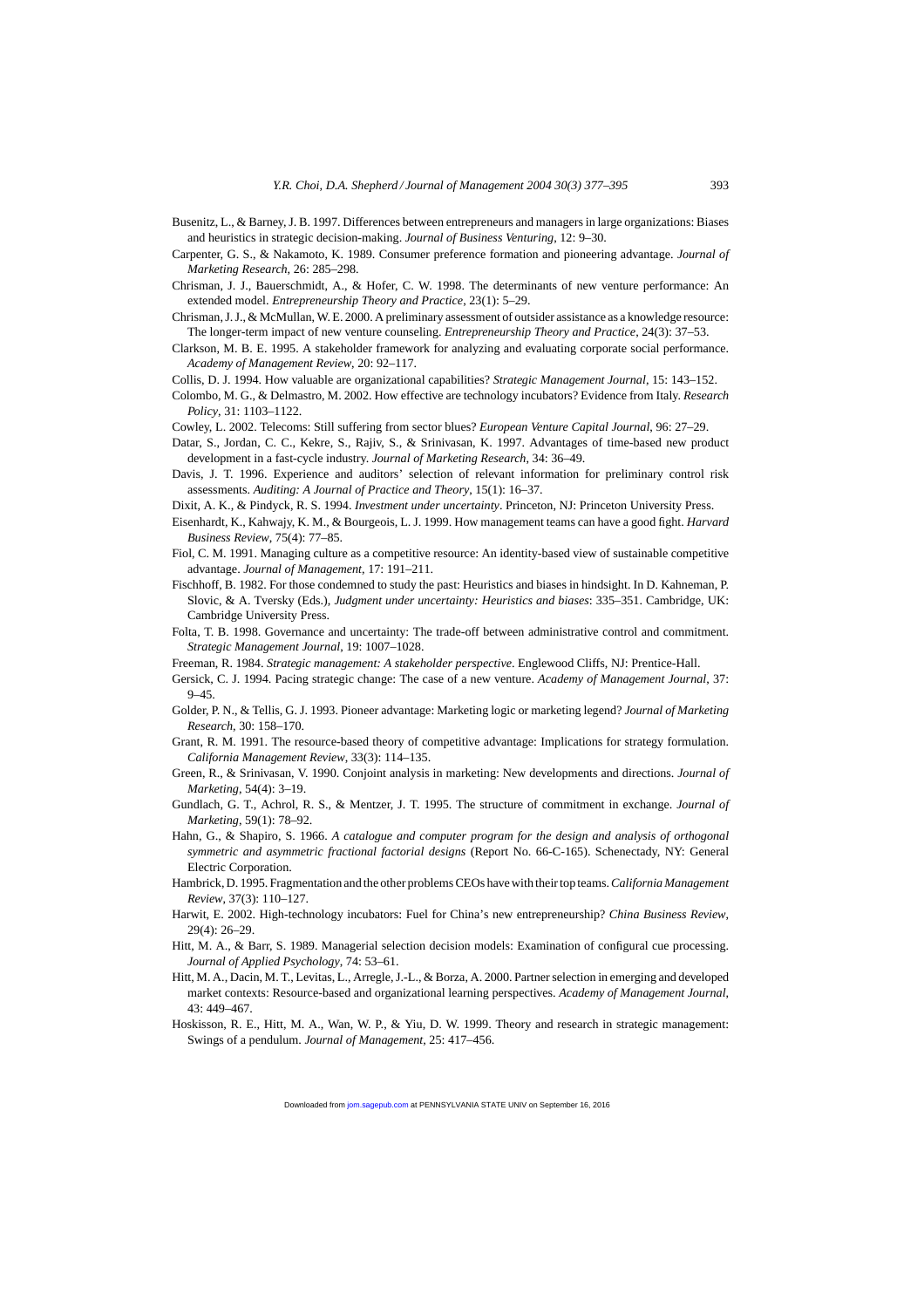- <span id="page-17-0"></span>Howell, J. P., Dorfman, P. W., & Kerr, S. 1986. Moderator variables in leadership research.*Academy of Management Review*, 11: 88–102.
- Huff, L. C., & Robinson, W. T. 1994. The impact of leadtime and years of competitive rivalry on pioneer market share advantage. *Management Science*, 40: 1370–1377.
- Inkpen, A., & Choudhury, N. 1995. The seeking of strategy where it is not: Towards a theory of strategy absence. *Strategic Management Journal*, 16: 313–323.
- Kahneman, D., & Tversky, A. 1979. Prospect theory: An analysis of decision under risk. *Econometrica*, 47: 263–291.
- Knight, F. H. 1921. *Risk, uncertainty, and profit*. Chicago, IL: University of Chicago Press.
- Lambkin, M. 1988. Order of entry and performance in new markets. *Strategic Management Journal*, 9: 127–140.
- Lang, J. Q., & Crown, E. M. 1993, March. Country-of-origin effect in apparel choices: A conjoint analysis. *Journal of Consumer Studies and Home Economics*, 17: 87–98.
- Lieberman, M. B., & Montgomery, D. B. 1988. First mover advantages. *Strategic Management Journal*, 9: 41–58.
- Lieberman, M. B., & Montgomery, D. B. 1998. First mover (dis)advantages: Retrospective and link with the resource-based view. *Strategic Management Journal*, 19: 1111–1125.
- Louviere, J. J. 1988. *Analyzing decision making: Metric conjoint analysis.* Newbury Park, CA: Sage Publications, Inc.
- Mahoney, J. T. 1995. The management of resources and the resource of management. *Journal of Business Research*, 33: 91–101.
- Manning, K., Birley, S., & Norburn, D. 1989. Developing a new venture's strategy. *Entrepreneurship Theory and Practice*, 14(1): 67–76.
- March, J. G. 1991. Exploration and exploitation in organizational learning. *Organization Science*, 2: 71–87.
- McGrath, R. G. 1997. A real options logic for initiating technology positioning investments. *Academy of Management Review*, 22: 974–996.
- Meyer, M. H., & Utterback, J. M. 1995. Product development cycle time and commercial success. *IEEE Transactions on Engineering Management*, 42: 297–304.
- Mian, S. A. 1994. US university-sponsored technology incubators: An overview of management, policies and performance. *Technovation*, 14: 515–528.
- Miller, D. 1996. Configurations revisited. *Strategic Management Journal*, 17: 505–512.
- National Business Incubator Association. 2000. *Directory of business incubators and members*. Athens, OH: NBIA Publications.
- Noble, C. H., & Mokwa, M. P. 1999. Implementing marketing strategies: Developing and testing a managerial theory. *Journal of Marketing*, 63(4): 57–73.
- Olson, E. M., Walker, O. C., Jr., & Ruekert, R. W. 1995. Organizing for effective new product development: The moderating role of product innovativeness. *Journal of Marketing*, 59(1): 48–62.
- Penrose, E. G. 1959. *The theory of the growth of the firm*. New York: Wiley.
- Peteraf, M. A. 1993. The cornerstones of competitive advantage: A resource-based view. *Strategic Management Journal*, 14: 179–191.
- Porter, M. E. 1985. *Competitive advantage: Creating and sustaining superior performance*. New York: Free Press.
- Priem, R. L. 1994. Executive judgment, organizational congruence, and firm performance. *Organizational Science*, 5: 421–437.
- Priem, R. L., & Butler, J. E. 2001. Is the resource-based "view" a useful perspective for strategic management research? *Academy of Management Review*, 26: 22–40.
- Priem, R. L., & Harrison, D. A. 1994. Exploring strategic judgment: Methods for testing the assumptions of prescriptive contingency theories. *Strategic Management Journal*, 15: 311–324.
- Reed, R., & DeFillippi, R. J. 1990. Causal ambiguity, barriers to imitation, and sustainable competitive advantage. *Academy of Management Review*, 15: 88–102.
- Rice, M. 2002. Co-production of business assistance in business incubators: An exploratory study. *Journal of Business Venturing*, 17: 163–187.
- Riquelme, H., & Rickards, T. 1992. Hybrid conjoint analysis: An estimation probe in new venture decisions. *Journal of Business Venturing*, 7: 505–518.
- Robinson, W. T., & Fornell, C. 1985. The sources of market pioneer advantages in consumer goods industries. *Journal of Marketing Research*, 22: 305–317.